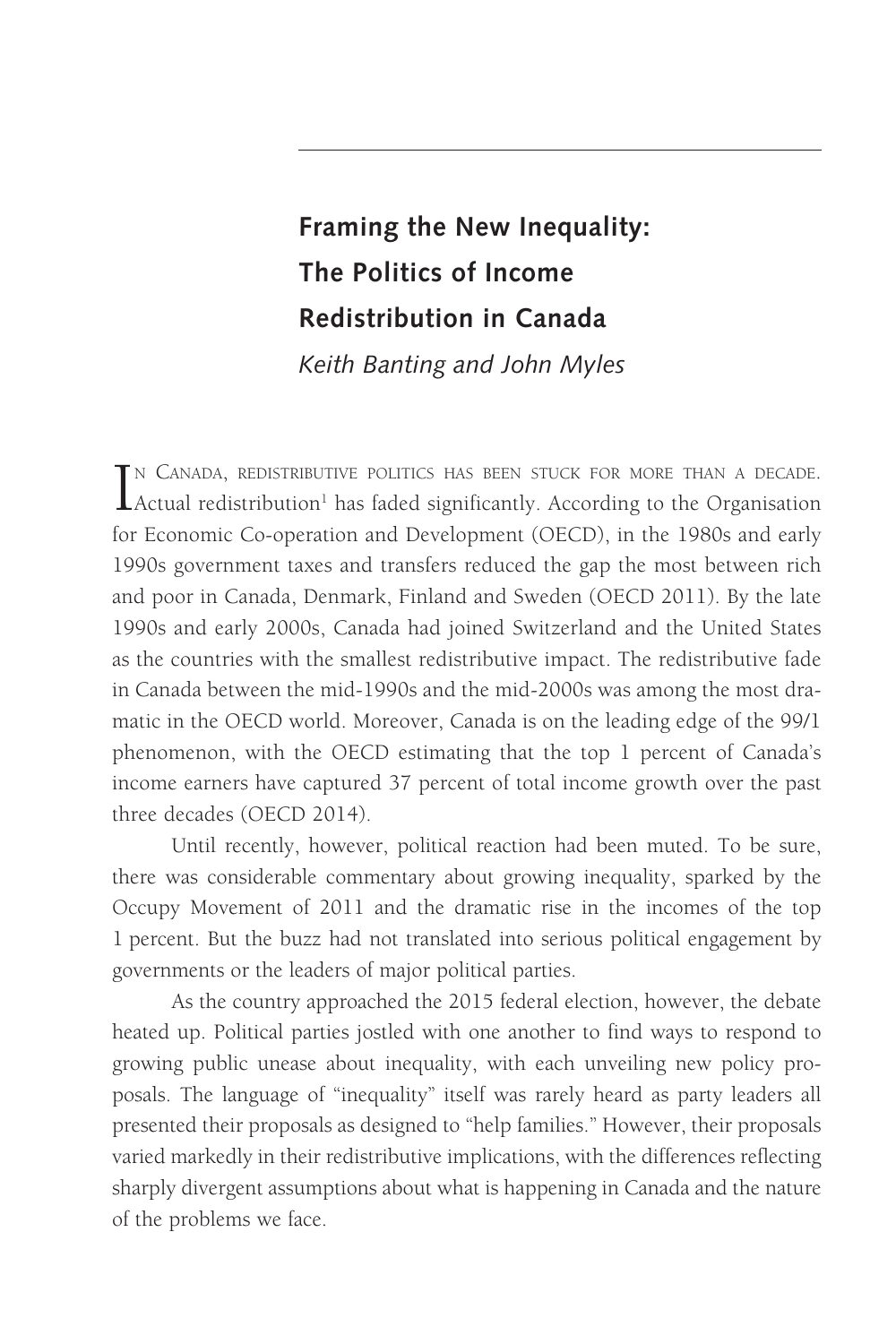In effect, the country has become engaged in a vigorous struggle to define or "frame" the new inequality and the social stresses it brings in its wake. What is happening? Why is it happening? Is it a policy problem? There are multiple answers to these questions. And the conflicting interpretations pervade debates in the media and legislatures, as well as the proposals that parties present to the electorate.

These disagreements are partially the result of competing interpretations of the data before us. At a deeper level, however, the multiple interpretations reflect a political struggle over the future of the redistributive role of the Canadian state. Which policy frame comes to dominate — to be sanctified as "conventional wisdom" and to shape future policy development — is a profoundly political question, and changes in such established ways of thinking about social problems depend on shifts in politics.

We argue that a new inequality frame — especially one emphasizing redistribution — confronts serious constraints in the form of the conventional wisdom of policy elites and the unequal representation of economic interests in our politics. However, in contrast to the reconfiguration of interest-group coalitions that has shaped policy reform in some European countries (Avdagic, Rhodes and Visser 2011; Häusermann 2010; Thelen 2014), we emphasize the primacy of political parties and the realignment of electoral coalitions in guiding policy development in Canada.

During the 2015 federal election campaign, all three parties turned away from a once conventional "antipoverty" framing of redistributive policy and adopted a vaguely defined "middle class" as their target. This shift in framing was driven in large part by new data highlighting the dramatic increase in the earnings of the "top 1 percent," contrasted with relative stagnation in middle-class earnings. Since the "middle class" potentially embraces almost everyone but the very rich and very poor, however, the apparent common concern for the middle class left enormous policy space for the parties to present radically different policy proposals with very different redistributive implications. As a result, the flux in our policy debates about inequality continues.

# **The Empirics of the New Inequality**

The surge in inequality in the past several decades is "new" in <sup>a</sup> double sense. First, as Paul Starr writes, "According to the received wisdom of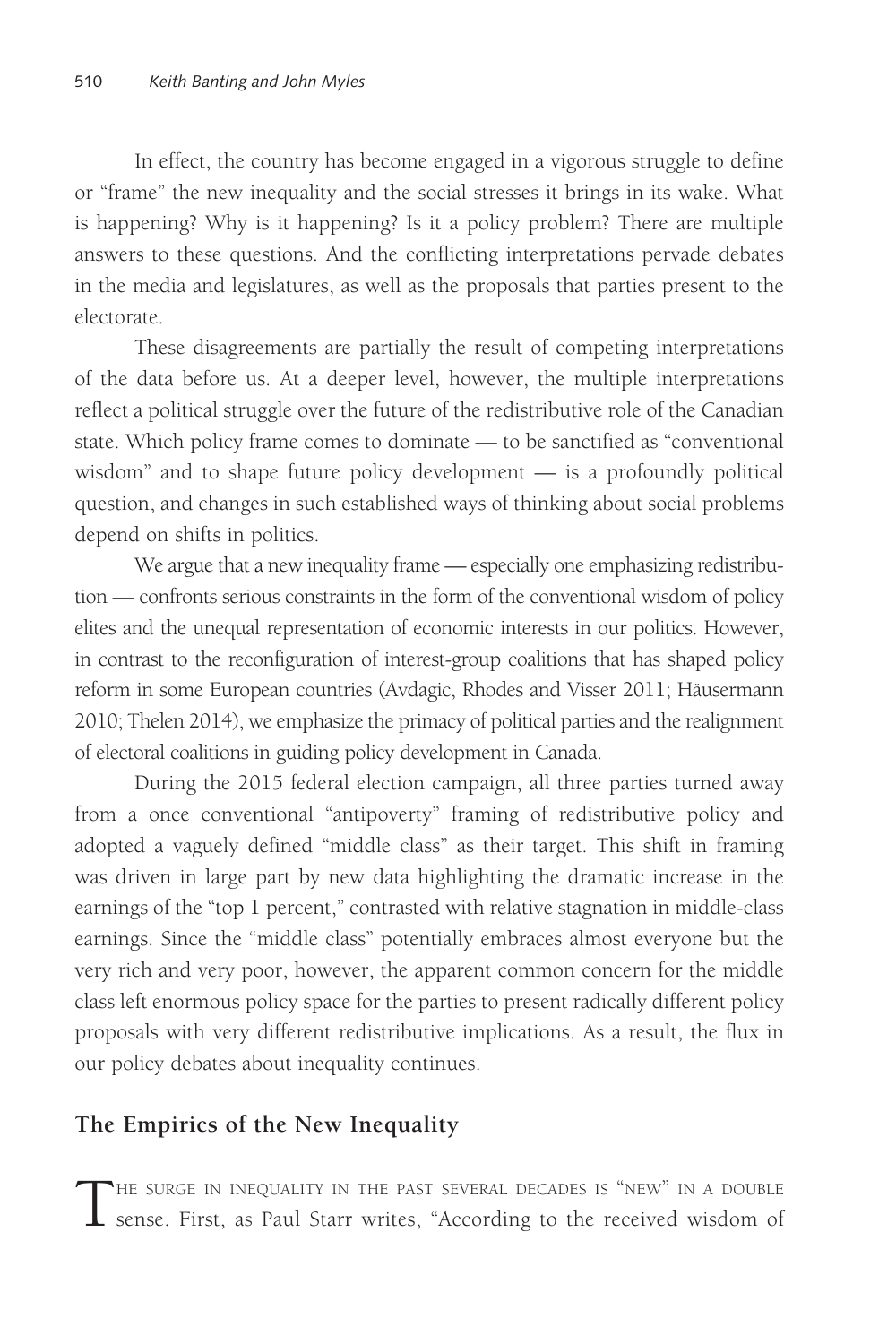the mid-twentieth century, the recent increase in inequality was not supposed to happen" (2014, 33). Among policy elites whose lives spanned the postwar decades, both theory and practice suggested that the concentration of income and wealth at the top associated with earlier eras was over (Kuznets 1955). Disparities of income and wealth remained, of course, but with the rising importance of human capital and the evolution of political democracy toward more inclusive social rights, the peaks of income and wealth concentration were supposed to be a thing of the past. Not so, it turns out. Second, although in retrospect we can now track the rise in inequality back to the late 1970s, good evidence is just over a decade old.

Although there is a broad academic consensus on the facts of the matter, the inequality surge has generated vigorous political debates about how the "facts" should be read and about their import. It is possible to tell different stories about the new inequality by adopting different data sources or time periods, or by focusing on trends in different parts of the income distribution. The resulting disagreement is one that we stylize here as a debate between the "inequality Cassandra" and the "inequality denier."

With the suppression of the mandatory long-form census in 2011, Canada was left with two main sources of data on family incomes. The best known are Statistics Canada's national income surveys — the Survey of Consumer Finances (SCF) and the Survey of Labour and Income Dynamics (SLID) — which date back to the 1960s. They are useful for many things, but because they have comparatively small samples and are not mandatory, they are not very useful for telling us what is going on among small populations such as top-income earners. For the top 1 percent or even the top decile, we have to turn to administrative tax records (the Longitudinal Administrative Databank) that have been used widely for only about a decade.

The normal starting point is the SCF/SLID series. On the basis of the Gini coefficient, the most commonly used measure of income inequality, the SCF/SLID series yields three main conclusions (see Heisz, and Heisz and Murphy, in this volume) about trends in income inequality.

> Inequality in market incomes from earnings and investments began rising in the early 1980s, surged ahead over the entire 1990s and then levelled off in the 2000s. The Gini coefficient rose from 0.37 to 0.44, a huge change in a measure that is difficult to move.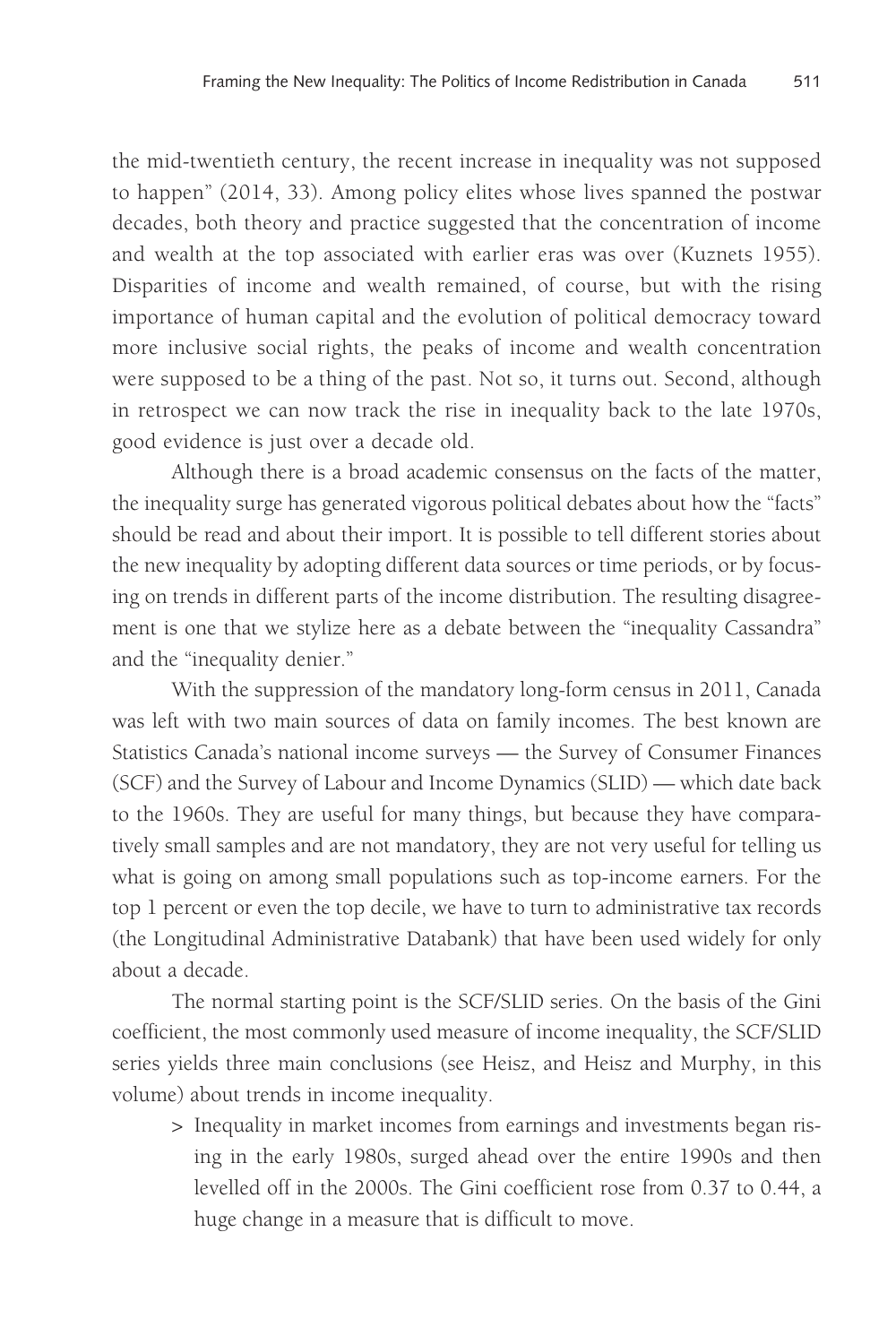

Figure 1 **Income inequality before and after transfers and taxes, Canada, 1976-2011**

Source: Statistics Canada, CANSIM database, table 202-0709. Note: Based on adult-equivalent-adjusted after-tax household income.

- > Strikingly, transfers and taxes completely offset this rise until roughly 1994. Until that point, the welfare state was doing its job, and there was little change in disposable-income inequality (that is, in income after taxes and transfers).
- > In the mid-1990s, aided and abetted by cuts to employment insurance benefits and social assistance, the tax-and-transfer system could no longer keep up with rising inequality in market incomes. The result was a sharp rise in inequality in post-tax and post-transfer incomes, and the Gini index for disposable incomes rose from about 0.29 to 0.32 by the end of the decade. Since then, inequality levels, as measured by the SCF/SLID series, have remained essentially flat.

As figure 1 indicates, if we look at trends over the full three decades, and especially since 1990, our inequality Cassandra has a case to make: inequality in market incomes has risen a lot since 1980, and since the mid-1990s the welfare state has not taken up the slack. But our inequality denier can urge us to stop worrying, emphasizing that the growth in inequality has abated and that the level has stabilized since 2000.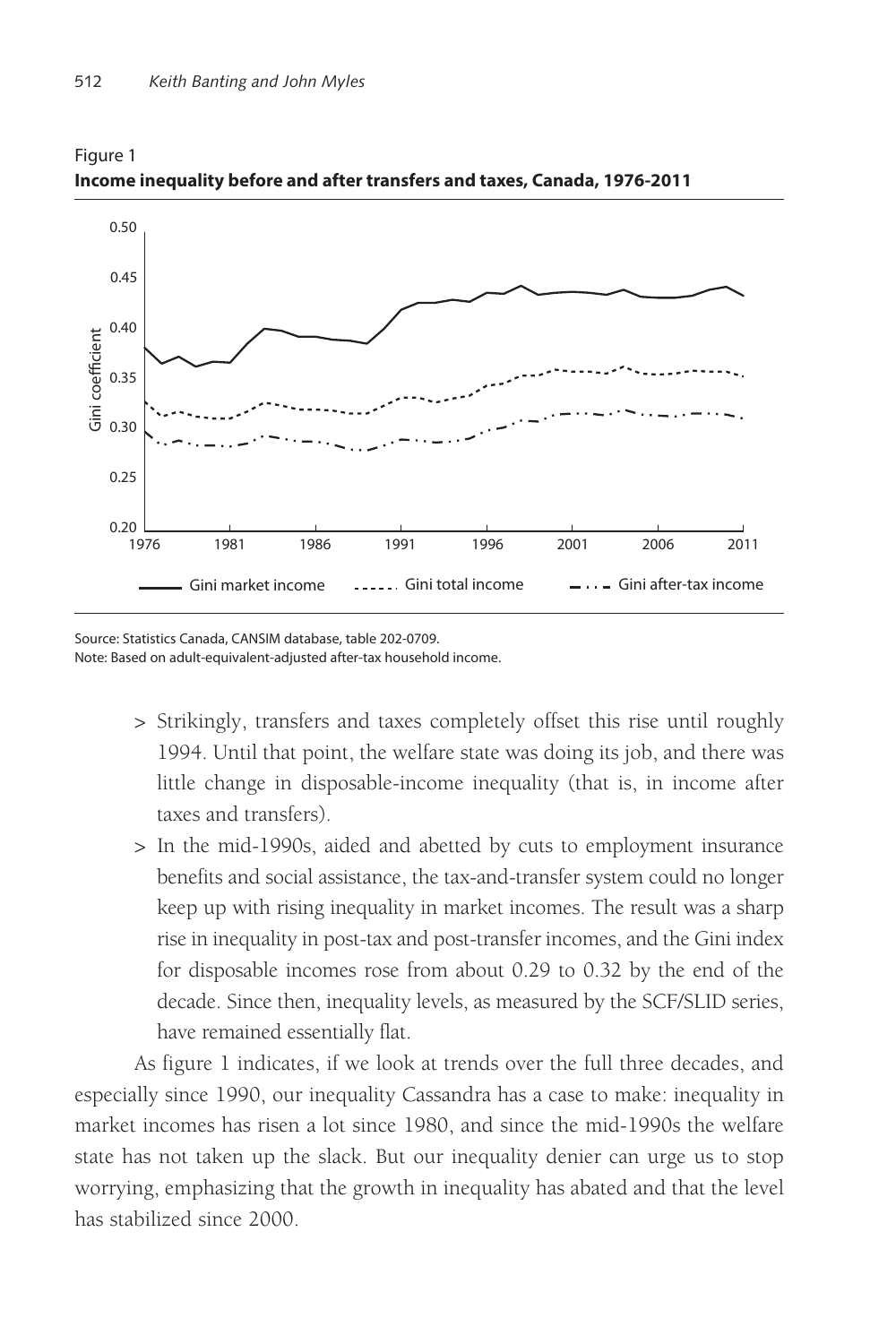

Figure 2 **Share of market income1 held by the top 1 percent, Canada, 1920-2012**

Source: Data to 2010 are from Veall (2012) and updated to 2012 by him.

Note: Data for 1920 to 2000 are estimates based on Canadian income tax statistics by tax bracket compiled by the federal taxation authorities. Data from 1982 are based on taxfiler data from Statistics Canada's Longitudinal Administrative Database (LAD).

<sup>1</sup> Includes all income except government transfers and capital gains.

The debate revives again, however, if we focus attention on different points in the income distribution. Our Cassandra reminds us that the SCF/SLID data miss most of the action above the 90th percentile, and that we need to turn to taxation data. The story there, as told by Thomas Lemieux and Craig Riddell (in this volume), is a simple one: virtually all of the income gains in Canada between 1982 and 2010 have gone to the top 10 percent. Statistics Canada data also indicate that the share of total income received by the top 1 percent of taxfilers rose from approximately 7 percent in the mid-1980s to peak at 12 percent in 2006-07, then fell back somewhat to 10.6 percent in 2010 following the financial crisis of 2008-09 (see figure 2).2

Does this end debate? Not quite. The denier counters by pointing to the other end of the income distribution: trends in the poverty rate. The denier also might refer at this point to the conventional view articulated by Feldstein (1998) that, although governments should worry about rising poverty, concern about the rich getting richer when no one else is being made worse off violates the Pareto principle and is mainly due to envy. Here you get a choice between two series published by Statistics Canada: the traditional low-income cut-off (LICO) that has been in use since the 1960s and the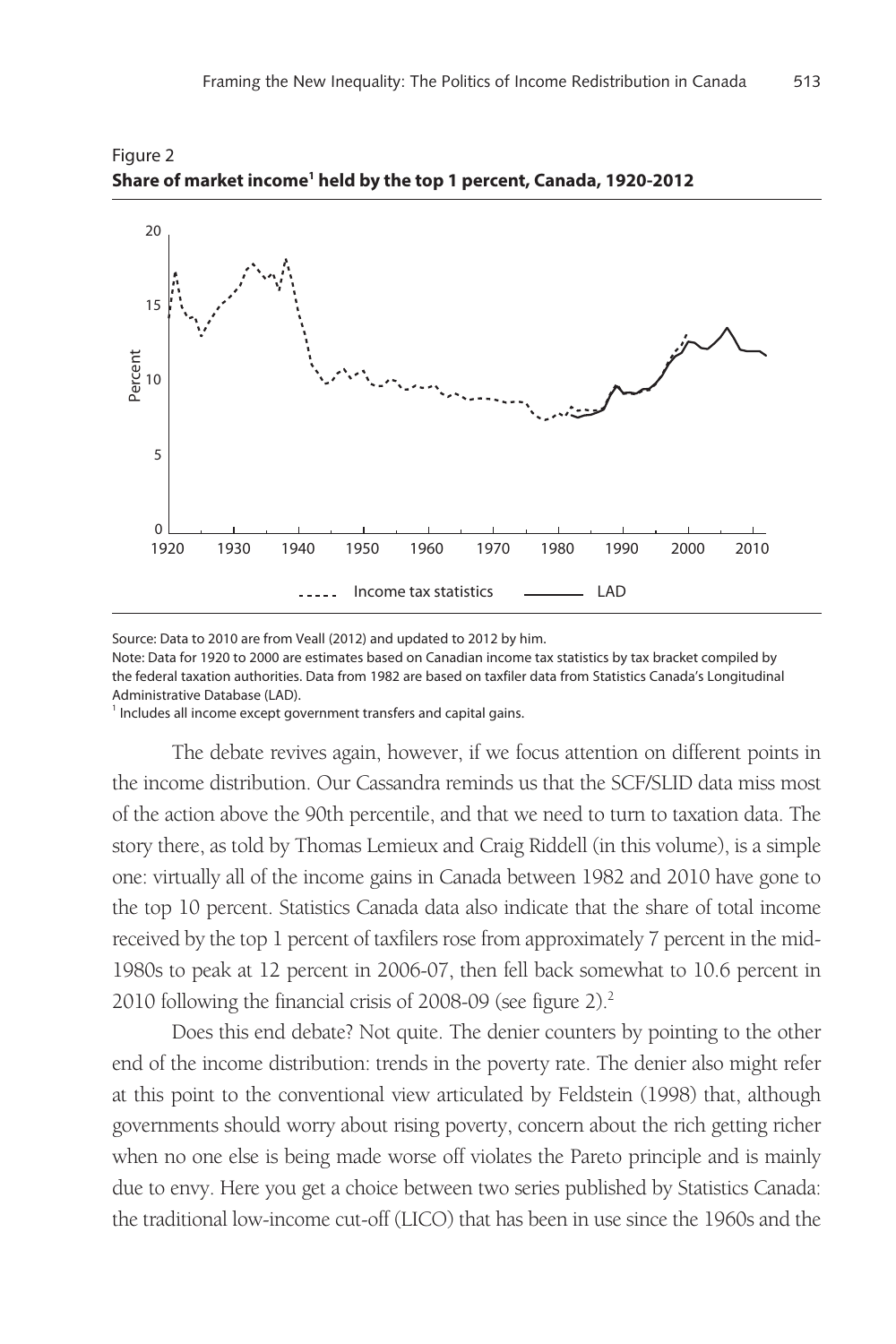

### Figure 3 **Share of population in low income based on LICO and LIM measures, Canada, 1976-2011**

Source: Statistics Canada, CANSIM database, table 202-0824. LICO = low-income cut-off LIM = low-income measure

low-income measure (LIM) of more recent vintage (see Heisz, in this volume). Both series use living standards in the "middle" of the distribution to benchmark poverty, but they answer somewhat different questions. The LICO uses a fixed reference point (adjusted for inflation) — in this case, 1992 — and asks if living standards at the bottom have changed since that time. By that standard, Canada's poverty rate has been falling since 1996, and the downward trend continued through the 2000s, reaching its lowest point ever (about 9 percent) in 2011. The LIM, in contrast, uses a moving reference point, and simply asks what percentage of the population has incomes less than 50 percent of the median income in the year of observation. By that benchmark, the poverty rate has remained more or less constant at about 13 percent over the past two decades. This historical constancy in the LIM simply means that incomes at the bottom and in the middle of the distribution have been moving largely in tandem. So, as figure 3 indicates, poverty is either stable or declining — take your pick.

Our inequality Cassandra battles back by shifting attention to yet another part of the income distribution. Although the poor might not be getting poorer,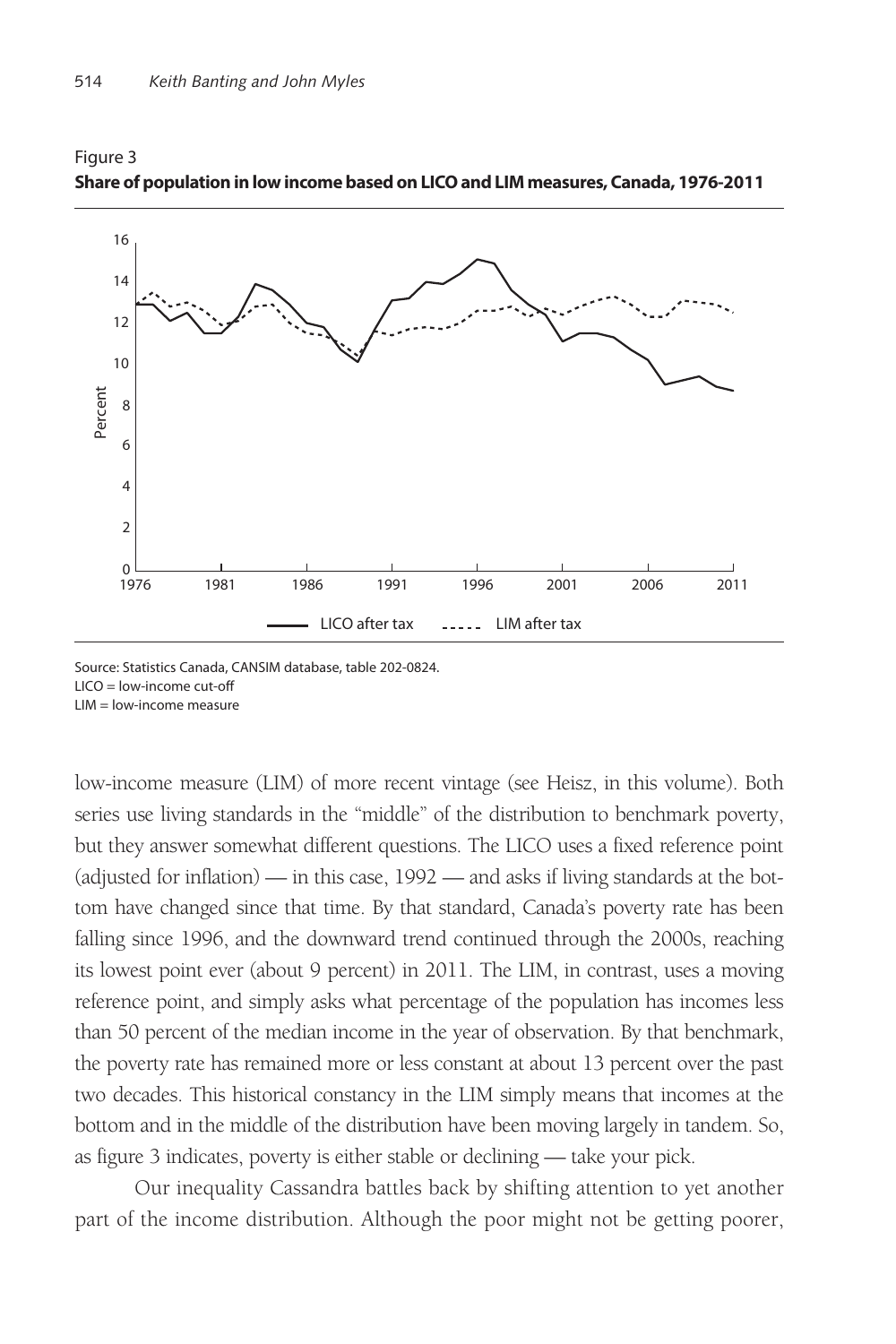the new inequality is generating strains in the middle of the distribution, especially among the lower-middle class. Technological change is altering the labour market, hollowing out the middle (Beach 2014), and the wage and salary growth of middle-income earners has been tepid, at best, for a generation. Hence, the sense of anxiety triggered by economic insecurity is creeping up the income scale.

Nonetheless, our inequality denier is not to be outdone and replies that, compared with the middle class elsewhere, Canadian middle-income earners are doing very well. Indeed, in 2014, a *New York Times* study created a stir by indicating that the standard of living of the middle class is higher in Canada than in the United States (Leonhardt and Quealy 2014). The rise in incomes in Canada since the early 2000s does compare favourably with the stagnation of middle incomes in the United States. Cassandra points out, however, that Canadian data have been skewed by the resource boom in Alberta and Saskatchewan and that the middle class in other parts of the country is in as much trouble as in other countries, including the United States (Corak 2014).

In short, although there might be considerable consensus among the experts in this volume on the basic story of inequality, there is sufficient complexity in the data to allow for competing interpretations or framings of what growing inequality "really" means. Moreover, consensus on the empirics is rarely sufficient to trigger political action. The "facts" must first be filtered through policy frames — both the causal and normative beliefs used to interpret the facts — and the selection of policy frames depends, in turn, on the political actors who are able to dominate the framing process.

# **Contending Policy Frames: Poverty and the New Inequality**

SOCIAL PROBLEMS DO NOT FALL FROM THE SKY FULLY FORMED. THEY ARE SOCIAL constructions in the sense that economic and social phenomena need to be interpreted, defined or "framed." As March and Simon observed long ago, "Choice is always exercised with respect to a limited, approximate, simplified 'model' of the situation" (1958, 139). Policy frames provide that simplified model, defining what is really happening (the "facts"), why or how it is happening (a causal narrative) and associated views on whether what is happening is good or bad (a normative position). Such frames also define, implicitly or explicitly, the range of relevant policy options and, thereby, the political stakes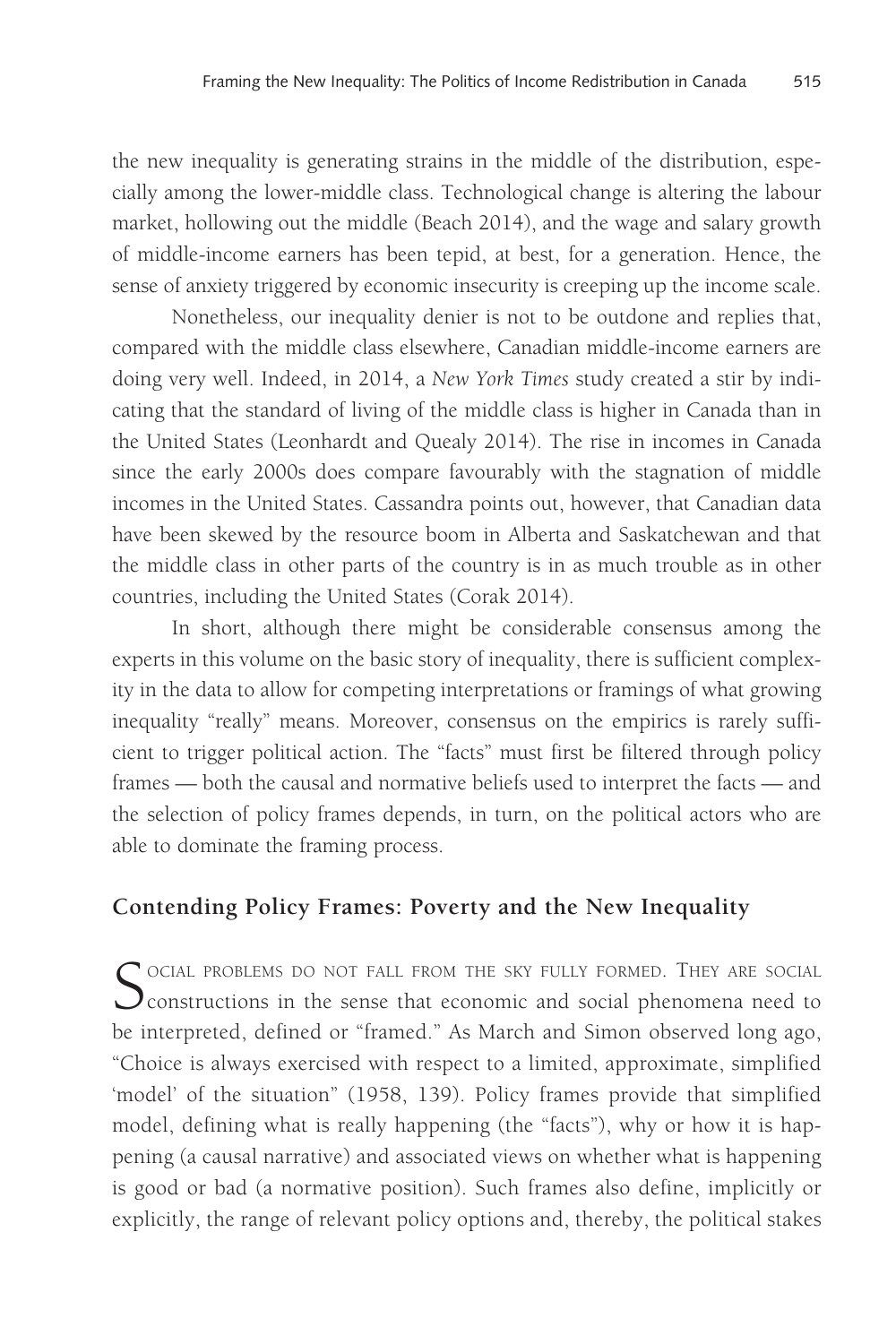involved. If a particular frame comes to dominate political debates, it tends to become institutionalized or embedded, informing official interpretations of social trends and guiding policy changes.

Our analysis is based on a simple model of the politics of framing. Changes in economic or social conditions trigger the advocacy of new policy frames new ways of interpreting the environment in which policy-makers operate. The adoption of a new frame by the policy community is relatively straightforward if it happens to be consistent with established policy approaches and instruments and with the concerns of strongly organized economic interests. If it is not, heavier political ammunition is required. In some countries, coalitions of weaker interest groups sometimes challenge established approaches. But in pluralist democracies such as Canada and the United States, electoral politics typically is the force that generates the political energy required to overturn conventional wisdom in policy circles and challenge the preferences of strongly entrenched interests.<sup>3</sup> The realignment of US electoral politics engineered by the Republican Party under Ronald Reagan stands as a striking example.

The battle to frame problems is especially important in the case of unexpected developments. Surprises produce uncertainty and flux when the "correct" interpretation of the situation seems up for grabs and political parties and policy elites are at a loss as to what, if anything, to do. As noted earlier, the new inequality represents such a surprise.

Like nature, politics abhors a vacuum. The result has been the proliferation of frames, and our current controversies are driven by competition between a historical frame and several recent challengers.

# **Inequality and the antipoverty frame**

Throughout much of the twentieth century, the framing of inequality in Canada was constructed around an evolving "antipoverty" rhetoric. With the rise of an affluent working class in the years after the Second World War, the mass poverty of the past was apparently eliminated. So attention turned to the minority who could be identified statistically as the "poor." As Starr notes about discourse in the United States, "So closely was inequality identified with poverty that the two terms were often used as if they were interchangeable" (2014, 33). In Canada, as well, redistributive politics became antipoverty politics, and redistributive policies were constructed within an antipoverty frame.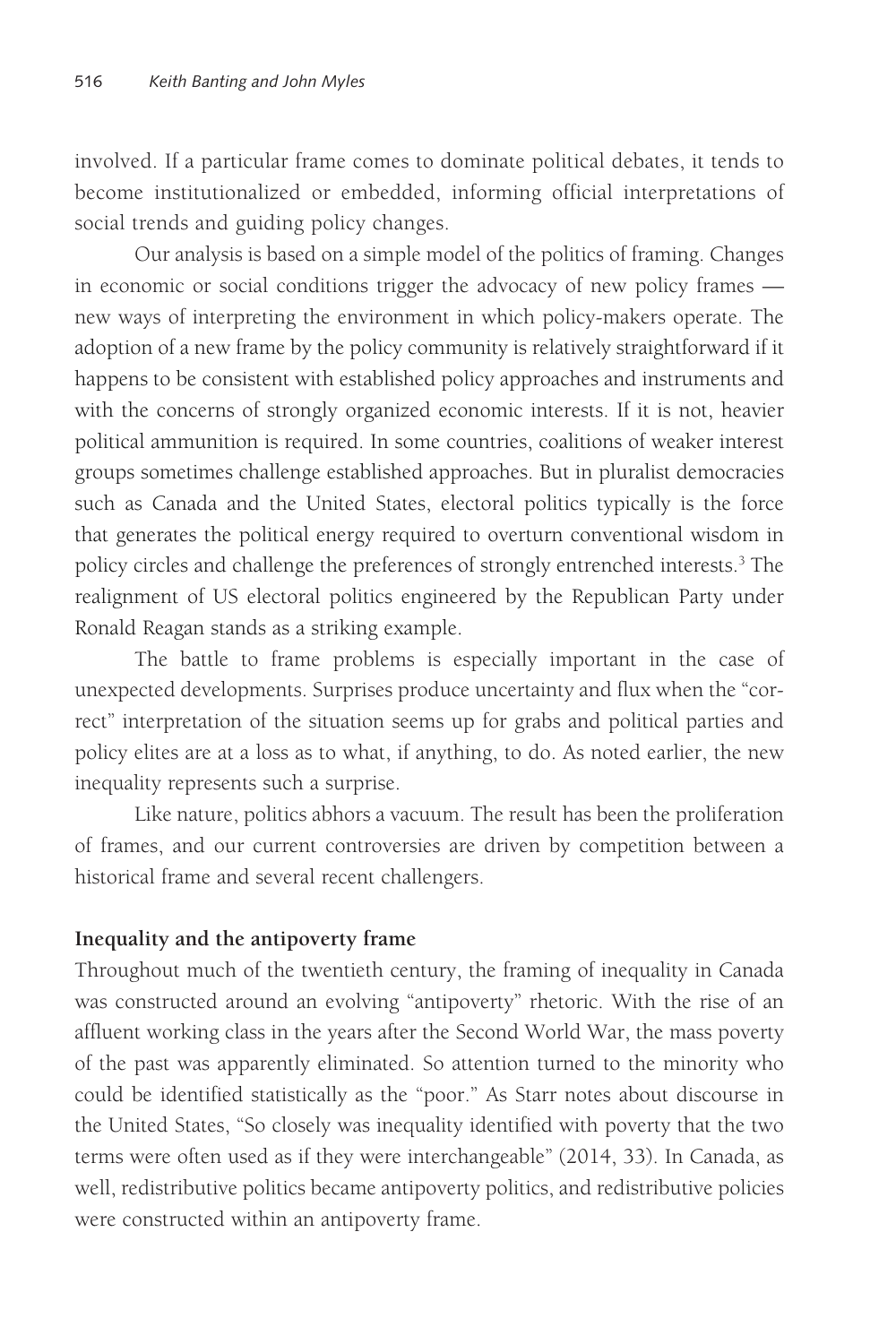The antipoverty frame has deep historical roots in the British Poor Law tradition and carries well-established definitions, causal narratives, normative stances and policy debates. First, it defines the population in need of redistribution as a statistical minority, set apart from the majority who are not impoverished. Second, over the years, this framing has generated a ritualized debate about the causal mechanisms that produce poverty, which tends to polarize around two positions: the bad behaviour of the poor themselves versus misfortune and bad luck often attributed to structural causes. These causal beliefs, in turn, contribute to sharp normative distinctions between the "deserving" poor (widows, orphans, the elderly) and the "undeserving" (young employable adults). Finally, the frame comes loaded with an enduring debate about policy responses between those favouring social programs highly targeted at the poor for efficiency reasons and those favouring more inclusive, universalistic programs for reasons of political effectiveness (Korpi and Palme 1998).

The framing of redistributive policy in continental Europe was rather different. Dating back to Bismarck's Germany of the 1880s and the papal encyclical *Rerum Novarum* of 1891, redistributive policy was framed in terms of the "workers' problem." The "working class" produced by industrial capitalism was, of course, a much more inclusive slice of the population than the "poor," and could not easily be ignored. The issue became how to integrate a modern industrial working class increasingly given to supporting socialist political movements. The response was a social insurance welfare state providing "workers" with old age pensions and unemployment and sickness insurance. It was not until the 1980s that the poverty problem (the "socially excluded," in European parlance) became part of the European debate.

Canada, like most countries, pursued the social insurance model from the 1940s to the 1970s, introducing unemployment insurance, old age pensions and health insurance. Motivated by the mass dislocation of the 1930s and guided by the Marsh report (1943) and similar blueprints, the postwar generation built a social infrastructure designed to meet the needs not just of the "poor" but of Canadians generally. To be sure, these general programs helped the poorest most, redistributing resources and life chances down the income scale, but that was not their primary purpose. The social role of the state was also to protect the incomes of the population as a whole, and to help Canadians meet their health care and education needs. Not surprisingly, perhaps, these programs also came to be seen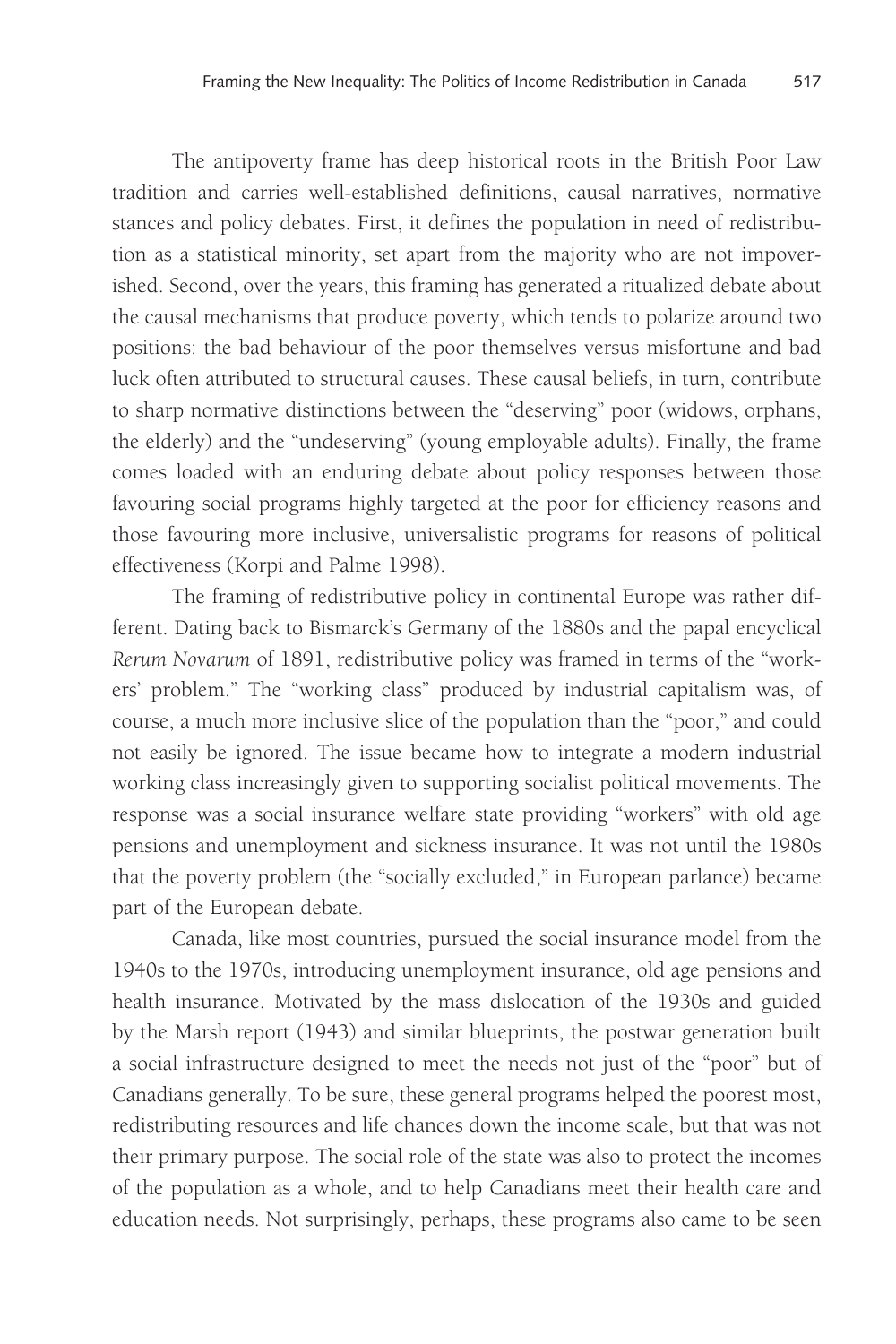as instruments of territorial integration, knitting together a vast country otherwise divided by language and region.

It did not take long, however, for Canadian discourse to gravitate back to a focus on the poor. In the late 1960s, Canada "rediscovered poverty." Statistics Canada introduced a new measure of "poverty," the LICO, which policy agencies and activists have monitored carefully ever since. Every surge in the LICO was the occasion for demands for a new political offensive by antipoverty and other groups that claimed to speak for the disadvantaged. Government departments concerned with the elderly, children, the disabled and lone parents routinely monitored LICO rates among their client populations. This trajectory peaked in 1989, when Parliament unanimously adopted a motion committing Canada to abolish child poverty by the year 2000.

Policy followed. In the 1970s, the federal and provincial governments launched the Social Security Review, which debated a major restructuring of social programs to target benefits more tightly at the poor. In the 1980s, the Macdonald Royal Commission on the economy added its voice, recommending a sweeping move away from universal transfer programs to a single, integrated, income-tested benefit. Such proposals for radical restructuring failed. But the antipoverty focus guided incremental change in the decades that followed, a process perhaps best symbolized at the federal level by the long, slow evolution from universal family allowances to income-targeted child benefits. Policy design in this period was guided by what is known as the "negative income tax" model, sometimes referred to as a guaranteed income. A similar pattern prevailed in all the Anglo-Saxon countries (Myles and Pierson 1997); the Earned Income Tax Credit in the United States, the Family Tax Credit in Australia, the Child Tax Credit in the United Kingdom and, in Canada, the National Child Benefit Supplement and, most recently, the Working Income Tax Benefit are examples.

In recent decades, Canada updated its poverty frame by embracing the European metaphor of "social inclusion." Here the focus was less on the poor generally and more on groups that face multiple barriers to entry into the mainstream of society, especially into the labour force: newly arrived immigrants, single mothers, Aboriginal peoples, and persons with disabilities. This discourse highlighted the needs of excluded groups but remained firmly within an antipoverty framework. The primary indicator of exclusion was a long-term poverty rate considerably higher than among the population as a whole, and the discourse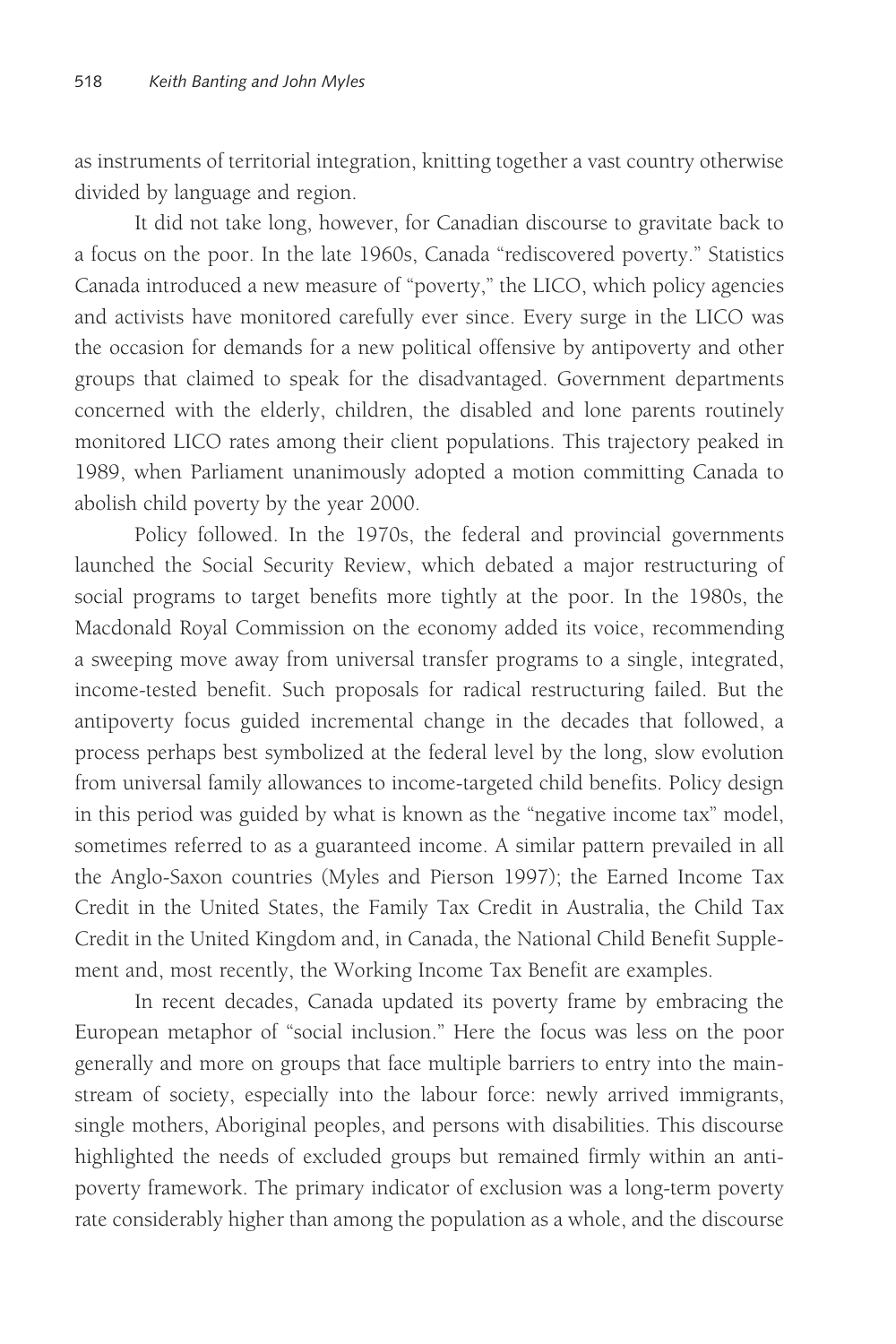implicitly deflected attention away from inequality among full-time workers in the paid labour force.

The dominance of the historic antipoverty frame, however, is being challenged by the new, rising inequality, which is accompanied by stable or declining poverty rates, depending on how it is measured. The rich are getting richer, but the poor are not getting poorer. To be sure, the "poverty problem" has not gone away. Canada continues to tolerate poverty rates well above international norms, and there are many who insist that policy-makers should still give priority to the problems of the poor and the socially excluded. Yet a primary focus on poverty no longer fully captures the strains generated by rising inequality. In effect, the antipoverty frame and the policy tools it has generated have run out of political gas.4 The unbalanced growth of Canadian incomes in recent decades has created an opening for alternative, competing frames.

#### **Inequality and the 99/1 frame**

The big success of the 2011 Occupy Movement was to change the narrative from a poverty story to an inequality story with the "99/1" metaphor. Moreover, the 99/1 frame prompts a reevaluation of history. In *Capitalism in the Twenty-First Century*, Piketty (2014) demonstrates that, if we zoom out in time, we see the postwar lows in income inequality from the 1950s to the 1980s as a historical anomaly, accounted for by two world wars and the Great Depression. According to Piketty, we are now back to business as usual in the capitalist world: back to the high concentration of income and wealth of the Gilded Age, the Belle Époque and the Roaring Twenties. Canadian experience seems consistent with this view (see figure 2). The income share of the top 1 percent peaked in Canada at 18 percent around 1930, fell rapidly to about 10 percent in 1945 and continued to drift down to about 8 percent by 1985. Since then, it has since risen to about 12 percent (Veall 2012).

Because the 99/1 frame is new, opinion has not yet crystallized into routinized positions. Indeed, current debates offer a cacophony of causal narratives. Most interpretations point to changing economic and/or political institutions to account for escalating executive salaries (see Keister 2014 for a review). Accounts that focus on economic institutions highlight changing organizational norms and procedures for setting executives' salaries, enabling them to use their market power to extract rents from the rest of us. More politically oriented accounts emphasize the growing access of economic elites to national political institutions and the rising political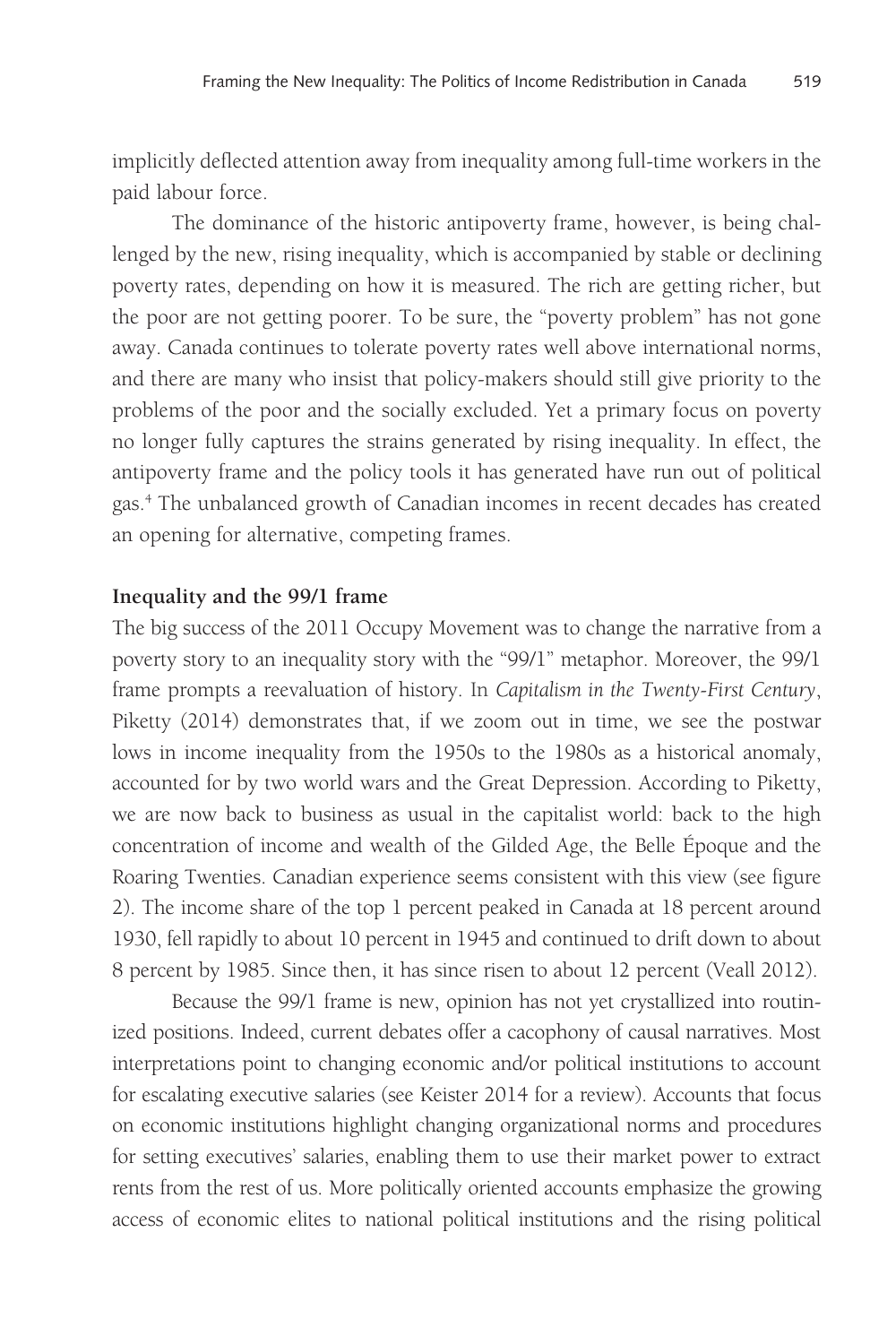influence of high-income groups (Hacker and Pierson 2010). A different approach shifts attention away from economic and political institutions, and blames deeper dynamics inherent in capitalism generally. Piketty (2014), for example, argues that the "natural" returns to capital will outstrip returns to labour into the foreseeable future, and he is not alone in making such an assumption.<sup>5</sup>

These diverse causal stories mingle with varied normative stances and policy prescriptions. Many conservatives insist that the rise of the 1 percent is a benign phenomenon, the sign of an innovative economy, and warn that efforts to reverse the trajectory can only damage the efficient functioning of markets. Many reformers reply that high levels of inequality have serious negative impacts: slower economic growth, diminished equality of opportunity and declining responsiveness of democratic governments to the electorate as a whole (Stiglitz 2012). The most obvious policy response for those worried about the dramatic rise of the 1 percent is higher taxes on high incomes and wealth.

On its own, however, the 99/1 image has political limits. Although the image clearly has captured considerable public attention, an exclusive focus on the 1 percent is unlikely to move the dial on national income inequality very much, since the 1 percent are, by definition, few in number and employ accountants well schooled in the skills of tax avoidance. A broader sweep of the tax brush undoubtedly would be needed to produce consequential change, which points to a second competing framing of the new inequality.

# **Inequality and the middle-class frame**

The poverty frame and the 1 percent frame highlight the extremes of the income distribution. What about everyone else, the often vaguely defined "middle class"? Politicians always pay attention to middle-income voters, and certainly the most intense debate about the new inequality focuses on its implications for the middle mass that makes up the majority of the electorate.<sup>6</sup>

The imagery of a mass middle class emerged during the postwar decades, subsuming a now high-wage working class able to purchase suburban homes, automobiles, appliances, vacations and other accoutrements of a "middle-class" lifestyle unavailable to most families in the prewar decades. The production of a mass middle class became a defining feature of Western capitalist democracies, viewed as both a source of their social stability and, during the Cold War, a symbol of their superiority to the economic models of eastern Europe.<sup>7</sup> For a while at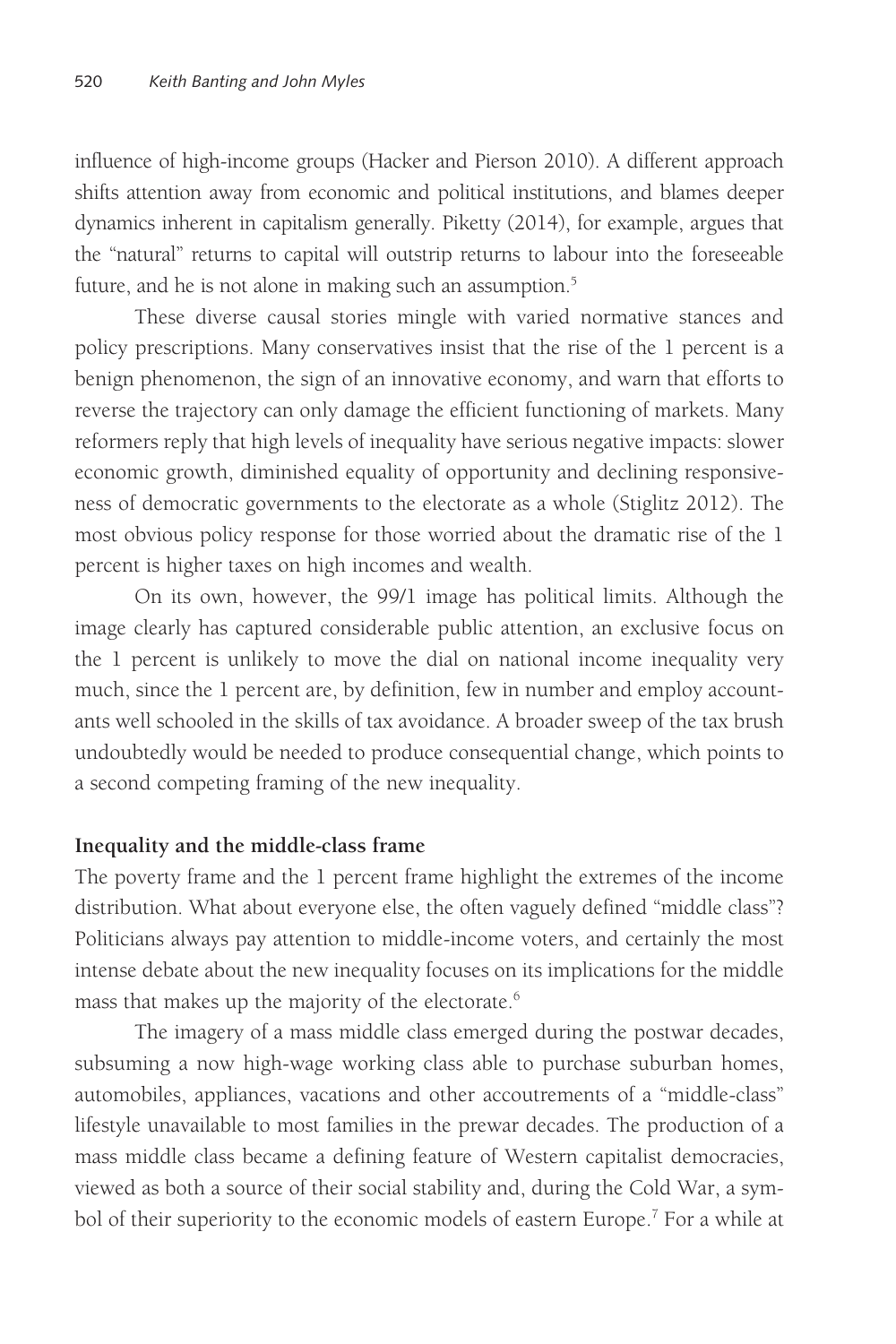least, policy elites believed the ups and downs of the capitalist business cycle that wrought recurring periods of mass unemployment could be managed through macroeconomic policy. Expanding welfare states gave citizens stability over the life course through enhanced protection against childhood poverty, unemployment, sickness and old age.

During the 1980s, the threat of the erosion of the middle class began to emerge as an alternative to the antipoverty frame, especially in the United States (Bluestone and Harrison 1982). A combination of globalization and postindustrialism, it was argued, was destroying traditional "middle-class" jobs in manufacturing, replacing them with a world polarized between well-paid knowledge workers in high-end services and lowpaid "McJobs" in the personal services industries. In the 1988 US presidential election, Michael Dukakis (Democrat) and George H.W. Bush (Republican) campaigned with their respective experts and their contrary claims about the fate of the US middle class. Bush won, and during the economic recovery of the 1990s, the topic faded from view. Since the implosion of the US economy and housing market in 2008, the fate of the middle class once again has become front and centre in US political debates.

Though less prominent, because less severe, the erosion of the Canadian middle class is also now on the political agenda. Since 1970, there has been a marked decline in the proportion of workers receiving middle-class earnings, and a corresponding marked increase in the proportions receiving higher and lower earnings (Beach 2014). Average real incomes have been comparatively stagnant for decades, and the relative earnings and savings of younger adults (those under age 35) have fallen in the past 30 years with no significant policy response. Fortin et al. sum up the impact of greater inequality in the following terms: "The young and the poorly educated have borne the brunt of these forces, but significant numbers of those previously in the middle and lower middle of the occupational skill and wage distribution have also been adversely affected" (2012, 133). Of course, given the regional nature of the Canadian economy, there has been considerable variation in the trends across the country. The middle class in Ontario and Quebec has been in the economic doldrums for several decades, while both middle- and lower-income workers in western Canada flourished during the recent oil boom (Corak 2014; Fortin and Lemieux, forthcoming, and see the summary in this volume; Green and Townsend 2013).

The causal narratives associated with the middle-class framing of inequality are even more complex than those associated with the 99/1 frame. The factors at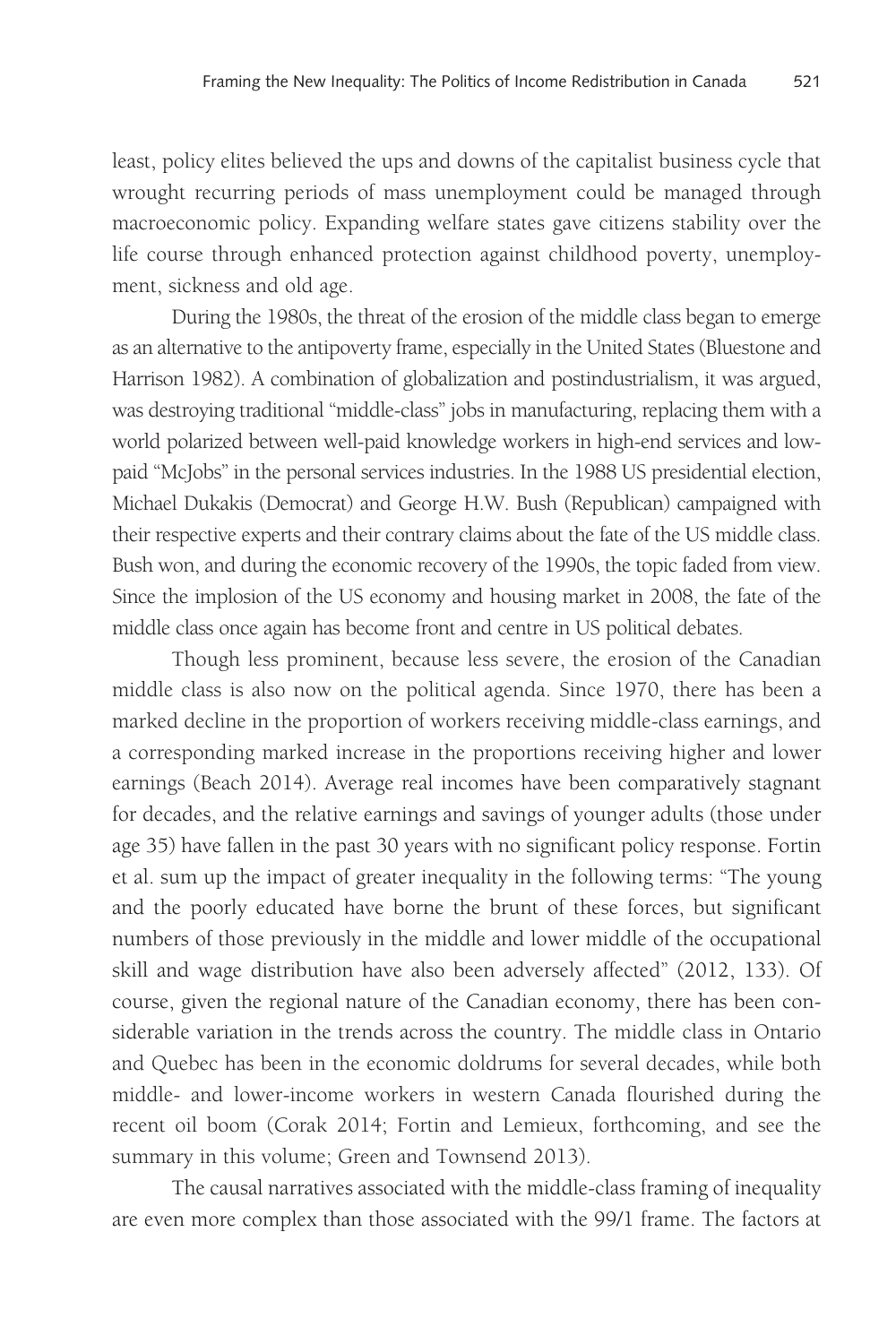work range from transformations in the labour market associated with postindustrialism, technological change and globalization to demographic shifts (such as declining fertility, slowing population growth and population aging) and changes in marital behaviour and family structure (rising divorce rates, greater marital homogamy). Policy changes have also mattered, with retrenchment, especially in the 1990s, weakening the redistributive impact of the tax-and-transfer system. There is no single "smoking gun" at which analysts and policy-makers can point their collective finger (Banting and Myles 2013).

The policy implications of the middle-class framing of inequality are also much broader than an exclusive focus on the top 1 percent or the poor. Here, the role of social policy is not simply to help a group at the bottom or to tax those at the top more heavily, but to respond to the strains confronting the majority of Canadian families in the middle and bottom thirds of the income distribution. In many ways, the policy implications of this frame represent a case of "back to the future" — back to the broad-based policy approaches that guided the postwar generation. The contemporary version of this agenda is potentially lengthy: child benefits, child care and early childhood education, protection for those in nonstandard forms of employment, compensating for the erosion in occupational benefits, eldercare, just to name a few.

Although the agenda resembles that of the postwar era, the current situation is very different. Then, policy-makers were enjoying the growing revenue streams produced by the postwar economic boom. Now, they contend with a world of slow economic growth and a politically driven decline in government revenue. Then, they were creating institutions where few existed. Now, they must find the revenue both to maintain established institutions (hospitals, old age pensions) and to finance new social innovations in eldercare, public transport and early childhood education. All this represents a classic case of the "doublefunding" problem: the old trains need to be kept running at the same time that track is being laid for new, high-speed rail.

Shifting to a middle-class framing of inequality, however, also reframes the debate about public revenue and taxation. Raising taxes on the top third of the income distribution certainly would generate more revenue than targeting the top 1 percent — revenue that could be used to reduce taxes on those in the lower-middle and bottom half of the distribution, or to enhance transfers and other programs designed to raise their incomes. Indeed, it is difficult to imagine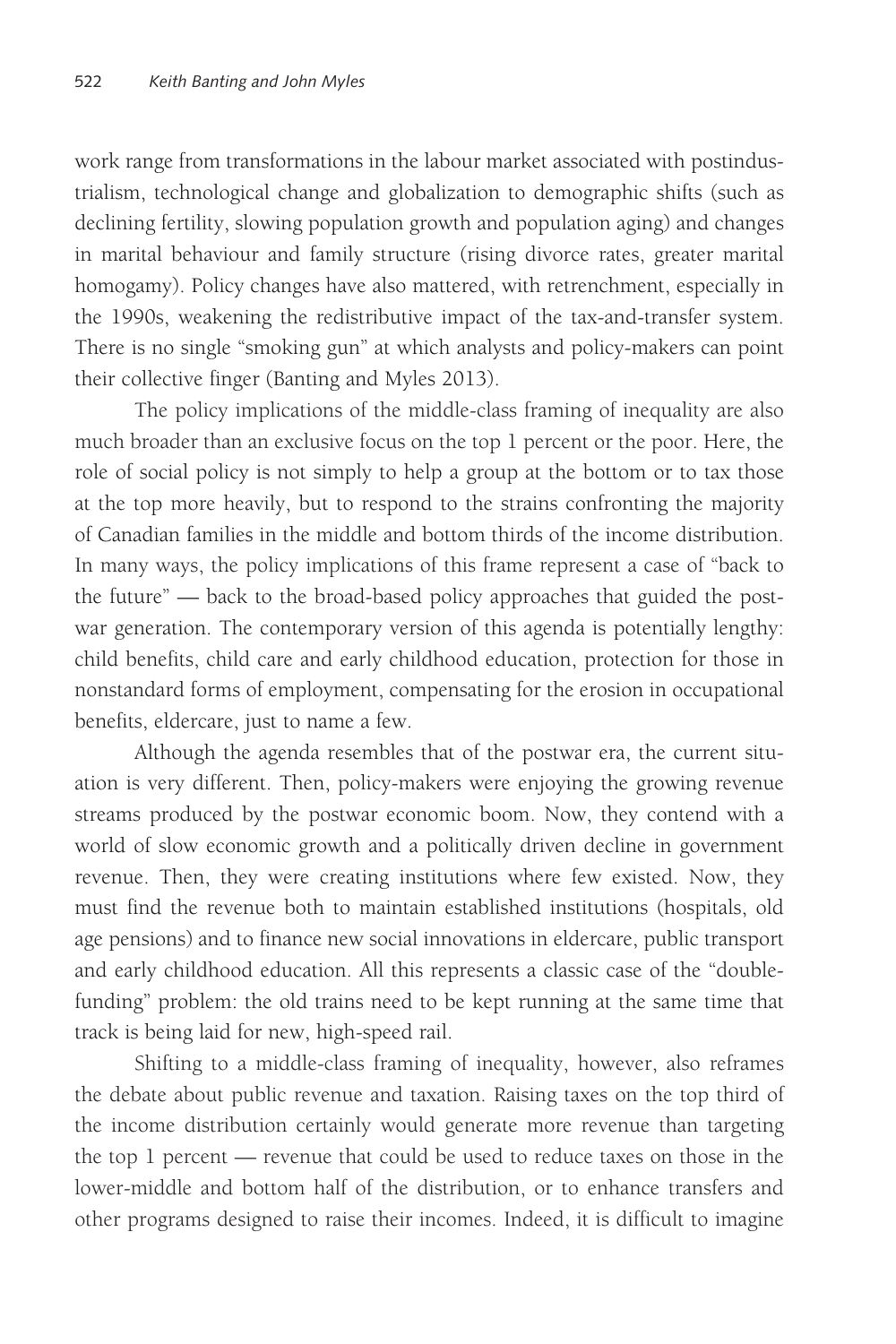any serious effort by governments to rebalance the income distribution in the long run in the absence of additional revenue and more taxation.

Of course, not all policies advanced in the name of the middle class reflect an inequality frame. The implication of the "besieged middle class" framing of growing inequality is an alignment of the economic interests of the "middle" with the bottom, rather than with those at the top. But many policies advanced in the name of the middle class actually assist upper-income earners even more, and are likely to exacerbate inequality. As we shall see below, the politics of inequality depends mightily on whether middle-income voters align themselves with the interests of upper-income groups or with those of lower-income groups when responding to policy choices.

There are thus multiple ways of thinking about the new inequality, each with different policy implications. The historical antipoverty frame no longer captures critical social stresses, but as yet no other framing has come to dominate debates. The LICO might not be as central today as in the past, but, as David Good (2013, 210) observes, no single institution in government is responsible for monitoring or managing the Gini coefficient. The result is a somewhat unfocused debate. Determining which frame comes to dominate and is embedded in policy is a profoundly political process. It is time to ask whether political forces might generate a new dominant framing of the new inequality in Canada.

# **The Politics of a New Policy Frame**

POLITICS IS A THREE-FRONT WAR. IT IS CONDUCTED THROUGH THREE SIMULTANEOUS battles: a battle of ideas, a battle of organized interests and a battle of political parties. As argued at the outset, the adoption of a new frame is relatively straightforward if it happens to be consistent with established policy approaches and the concerns of strong, organized interests. If not, then only the third battle — electoral politics — can generate the political energy required to overturn conventional wisdom in policy circles and challenge the preferences of strongly organized interests. That is precisely the situation in Canada today. An inequality frame, especially one that emphasizes income redistribution, runs counter to both embedded policy thinking and the preferences of the strongest organized interests in the country. Only electoral politics can generate the political firepower to overcome such resistance, and the prospects there are uncertain at best.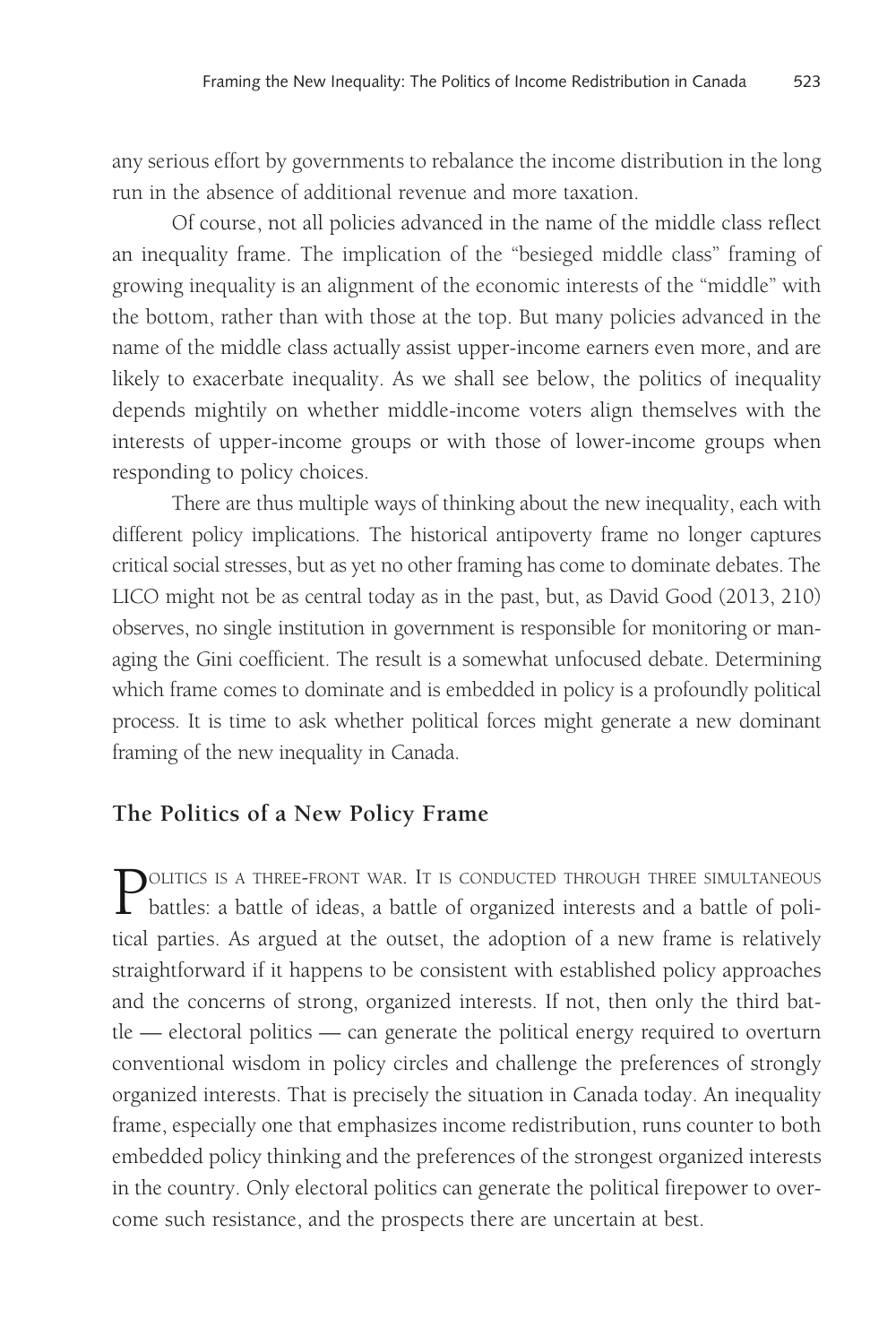#### **The battle of ideas**

Einstein once complained that "everything has changed except our ideas." In Canada, a policy frame calling for enhanced redistribution confronts conventional policy wisdom on both the expenditure and revenue sides. On the expenditure side, it runs against the grain of the doctrine of social investment; on the revenue side, it challenges established tax doctrine.

During the 1990s, faith in explicit redistribution through the tax-andtransfer system gave way throughout the OECD to enthusiasm for a social investment model (Banting 2006). The proposed cures included a stick and a carrot. Policy-makers held that, with one hand, governments should cut back on "passive" programs such as unemployment insurance and social assistance to make labour markets more "flexible." With the other hand, governments should increase social investment in education and training and in "active" labour market programs to facilitate job search and eventual employment (Jenson 2013). In effect, social policy should be about investing in human capital, rather than redistributing income. Policy attention, according to this approach, should focus in particular on children, to ensure they have a rich learning environment, especially in the early years. In addition, young people should be educated to higher levels than in the past, and learning should become a lifelong process. Citizens should upgrade their skills continually, and training programs should reequip older workers displaced by the forces of "creative destruction" inherent in economic growth.

The pervasiveness of this approach is striking. At the international level, its diffusion was led by the OECD, especially through its Jobs Study and a stream of successor documents (OECD 1994, 1995, 1996, 1999). The same themes came to pervade Canadian discourse, shaping government planning documents and policy initiatives (Green and Townsend 2013). But Canadian follow-up has been decidedly one-sided. The country emerged as a poster child for retrenchment of "passive" income transfers: in the mid- to late 1990s, major programs transferring income to working-age adults were retrenched, with the biggest cuts falling on employment insurance benefits and social assistance. In contrast, new public investment in human capital formation and "active" labour market programs has been tepid. An analysis of OECD data suggests that Canadian public spending on education and job training as a whole has declined significantly since 1980 (Nikolai 2012). Moreover, with the exception of the expansion of child care programs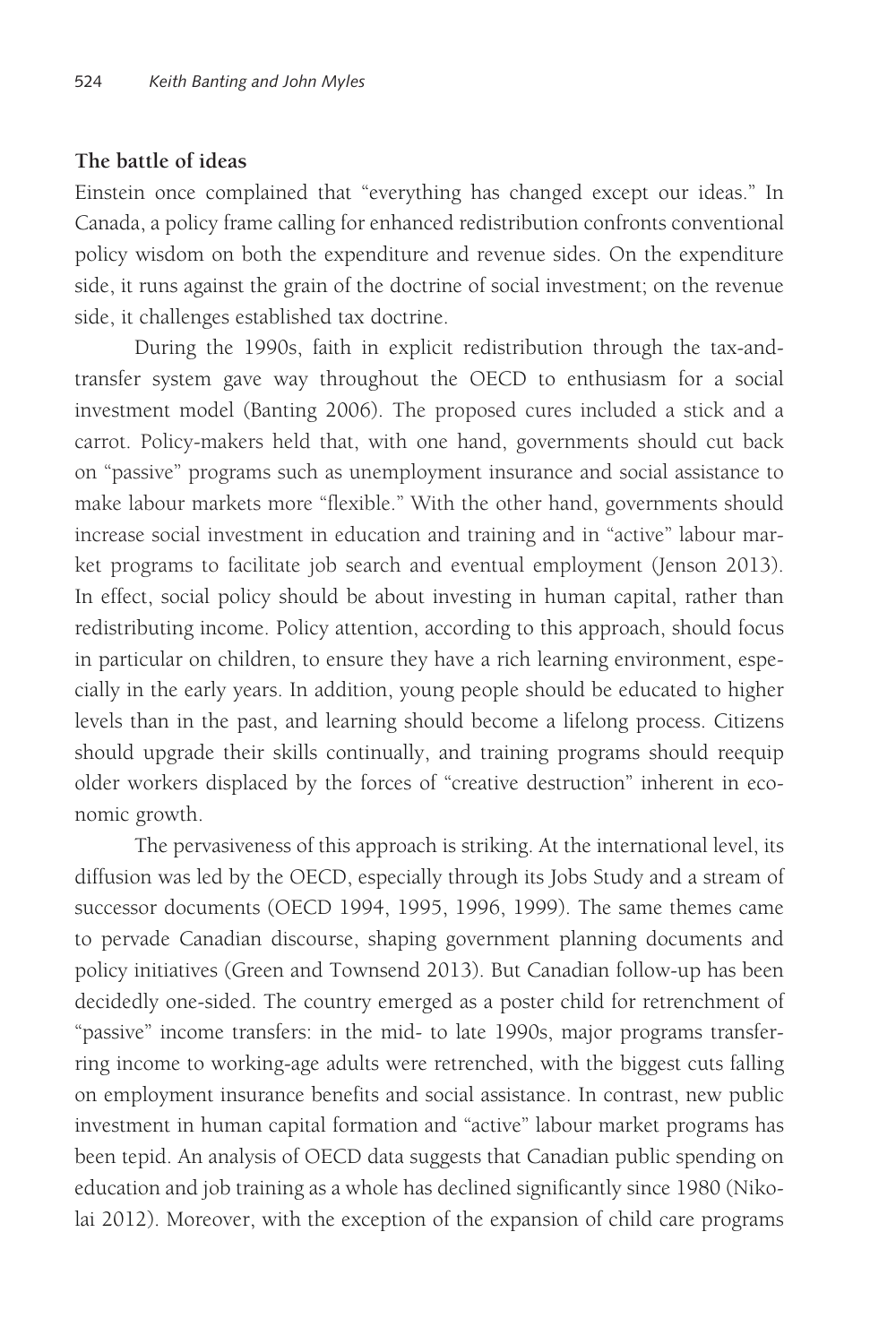in Quebec and a more modest initiative that introduced full-day kindergarten in Ontario, investment in early childhood education has drifted. Canada falls well below the pattern in many other democratic countries, provoking disappointing rankings in international scorecards (OECD 2004; UNICEF 2008).8

It is not difficult to understand why the stick succeeded and the carrot failed. Cutting passive social expenditures saves money; new social investments in education, training and active labour market policy cost money. The costs are especially high for countries like Canada that are starting out close to square one on these fronts. According to the OECD (2012), Canada ranks 36th out of 36 OECD countries on the enrolment of three-year-olds, and 35th out of 38 on that of four-year-olds, in early childhood education. New social investments require new revenue, which probably means higher taxes. Despite this drift in terms of implementation, however, the doctrine of social investment remains entrenched, and it represents a potent barrier to calls for a return to direct income redistribution as a primary goal of social policy.

The second entrenched paradigm that stands in the way of redistribution is the revolution in tax doctrine. The Second World War served as the stimulus for the growth of mass taxation and rising state revenues: in most developed countries, revenues as a share of gross domestic product (GDP) doubled between 1930 and 1945 (Steinmo 2003, 213). At war's end, there was an expectation that taxes would be rolled back to prewar levels, but that did not happen. As the logic of Keynesian economic management took hold, policy elites saw taxation policy as a tool for enhancing economic efficiency and for providing revenue for health care, education and income redistribution. Moreover, it was widely assumed that equity concerns should drive tax design, which should be anchored in a comprehensive and progressive income tax system. This belief was captured in Canada by the Royal Commission on Taxation (1966), with its mantra that "a dollar is a dollar no matter what its source."

All of that changed with the dramatic slowing of economic growth in the 1970s and the failure of Keynesianism. Beginning in the United States and the United Kingdom, newly ascendant doctrines insisted that the tax system should be concerned more with efficiency than with equity; that capital gains should be taxed at lower rates, if at all; that progressive taxes have disincentive effects; and that the tax mix should shift from income taxes to consumption taxes. In addition, fiscal elites became disillusioned with the idea of using tax incentives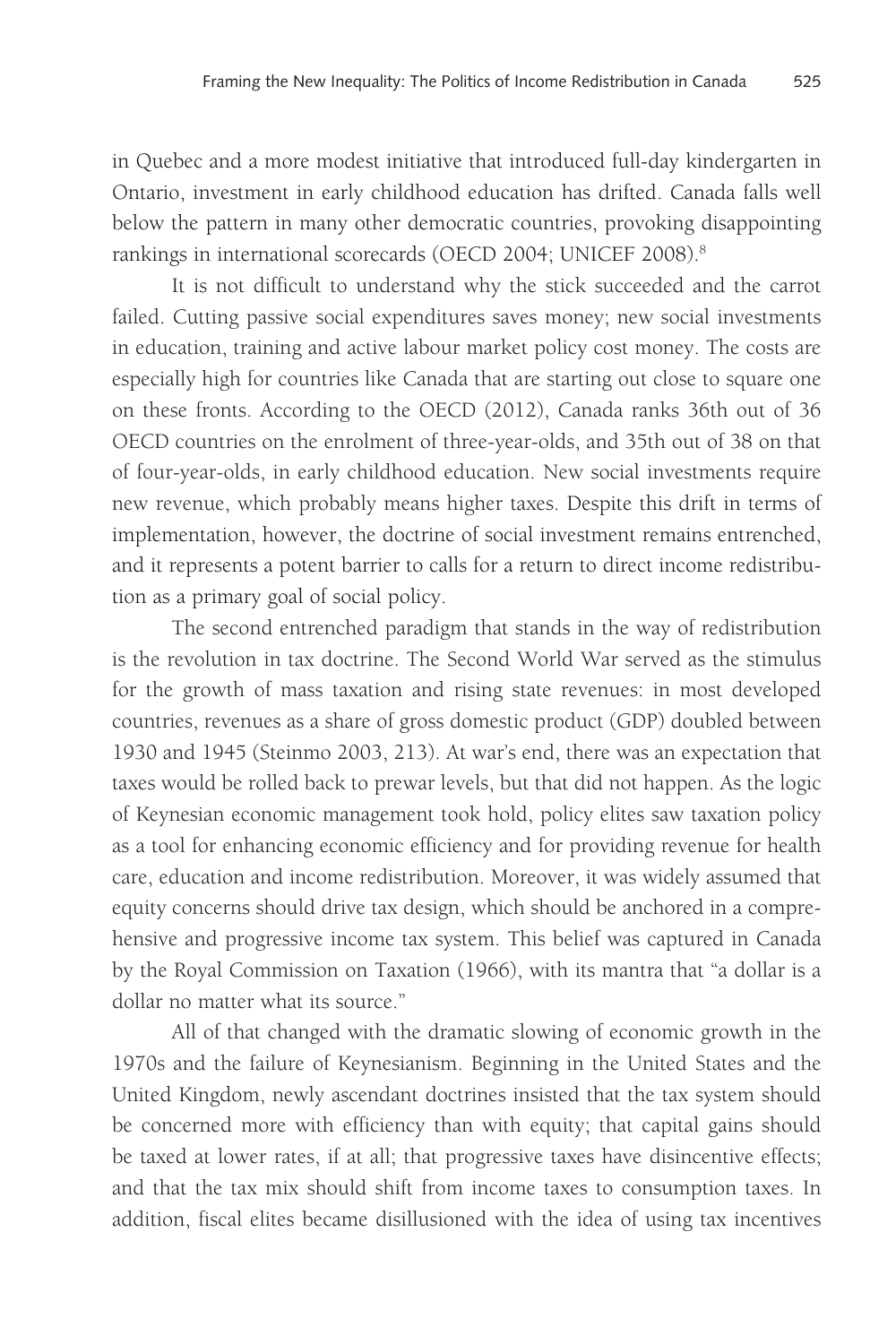to achieve social and economic goals. Loopholes, credits and deductions, in an increasingly complex tax system, led to growing tax expenditures. As Steinmo (2003, 216) shows, tax policy experts on both the left and the right concluded that tax expenditures were simply "giveaways to the rich and powerful."9

The revolution in tax doctrine also brought a major shift in considerations of who should pay. Income taxes were first introduced as a method to finance the First World War and were based on the principle of "ability to pay," which led to a tax on corporate profits and the incomes of the highest-income earners. Mass taxation arrived with the Second World War, and income taxes moved down the income scale but retained their prewar character of "progressive" taxation based on ability to pay. Slemrod (1995) documents just how radically opinion had changed by the 1990s. He surveyed a sample of 503 members of the U.S. National Tax Association in Canada and the US in 1994 in order to compare their responses with an identical survey of senior finance professionals conducted in 1934. In 1934, 66 percent agreed that there should be higher taxes on unearned (i.e., capital) income, compared with only 6 percent in 1994; 12 percent supported retail sales taxes at the state level in 1934, compared with 91 percent 60 years later.

Although the revolution in tax doctrine began elsewhere, it quickly permeated Canadian thinking. Professional advice on taxation policy moved from equity to efficiency considerations, and penetrated deeply into Canadian tax policy, diminishing its redistributive effects (Boadway and Cuff 2013). As Don Drummond (2011), former assistant deputy minister of finance, recalls, reducing marginal tax rates and corporate tax rates was a central part of the finance department's strategy to raise productivity in the 1990s — a strategy that failed, however, to produce the promised productivity dividends. Nevertheless, tax cutting continued into the 2000s. Between the late 1990s and 2012, total government revenues from all sources fell from roughly 45 percent to 38 percent of GDP, a massive drop in the resources available to government (Richards 2014, 136).

Clearly, an emphasis on inequality and income redistribution runs against the grain of conventional wisdom in Canadian policy circles. The search for political ammunition needs to be broadened.

# **The battle of organized interests**

In many OECD countries, the politics of organized interests and the structure of political institutions have provided some help to advocates of low-income groups,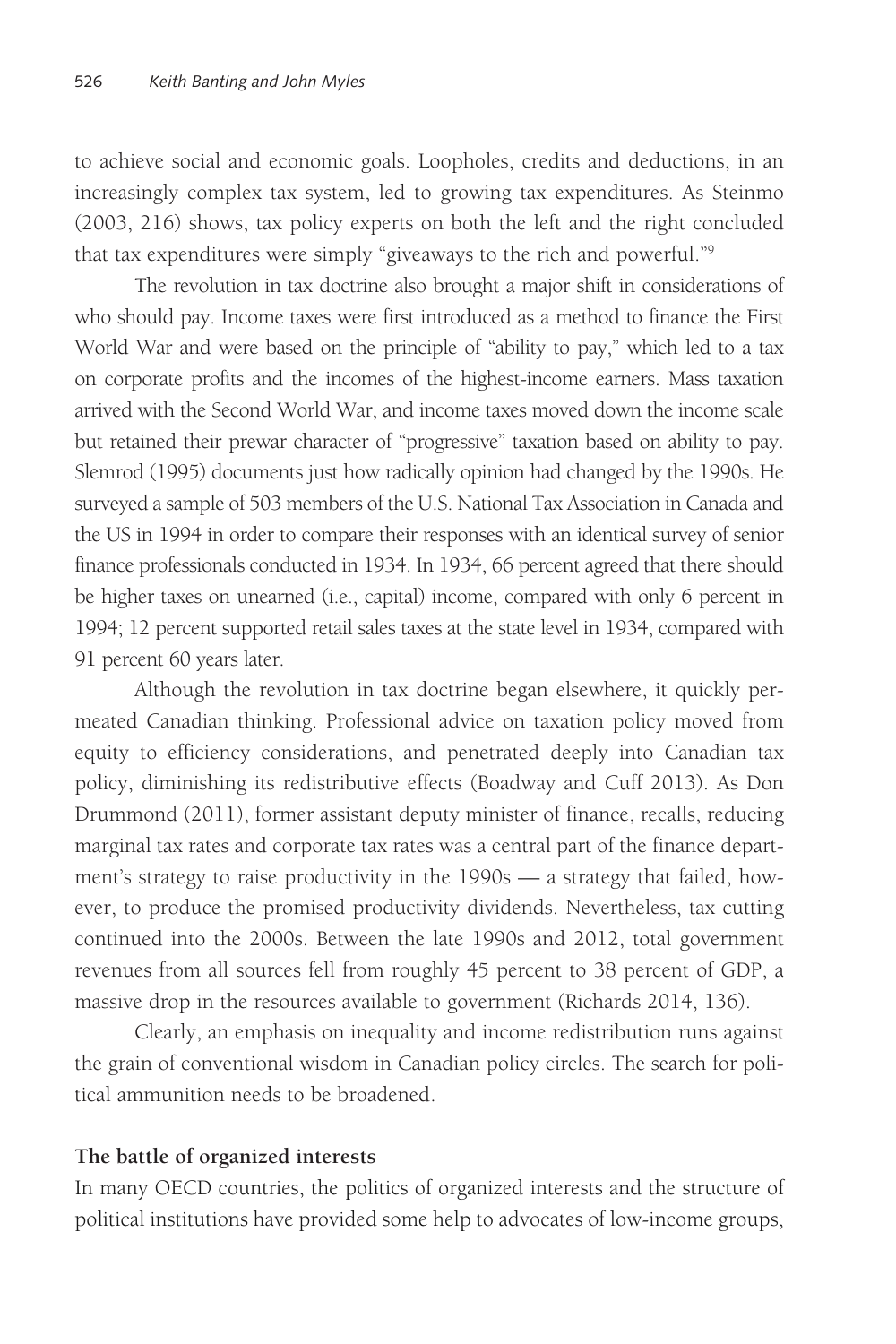limiting the turn away from redistribution on both the program and tax sides. Their Canadian counterparts have not benefited in the same way.

To start, Canada has always lacked the corporatist institutions that have provided blocking mechanisms elsewhere. "Corporatism" and related metaphors such as "social pacts" and "social partners" are generally unfamiliar to North Americans. Corporatism refers to systems of economic governance common in northern Europe, where the state and extraparliamentary bodies representing peak organizations of business and labour (the "social partners") traditionally made decisions jointly on labour market and social policy regulations. Cross-national studies suggest that resistance to retrenchment has been strongest in countries with corporatist institutions (Hicks and Kenworthy 1998). Although such institutions have been weakening in many European countries in recent years (Beramendi et al. 2015), they still make it difficult simply to ignore organized labour.

Canada, in contrast, lacks decision-making institutions that ensure access for extraparliamentary economic interests. The influence of civil society advocates for the economic interests of lower-income Canadians has also weakened in recent decades. As a proportion of the labour force, union membership declined from 38 percent to 30 percent between 1981 and 2012, mainly due to large declines in the private sector. Antipoverty groups, women's organizations, advisory bodies and think tanks, the traditional champions of the interests of the disadvantaged, have lost public funding and literally disappeared from the public forum (Phillips 2013). Charitable civil society organizations that advocate egalitarian policies have been harassed by tax officials for their political activities. This decline has not been offset by greater political activity on the part of "bottom-third" Canadians, who remain less likely to turn out to vote or to participate in other ways (Gidengil et al. 2004). Political parties have less incentive to worry about them than about the highly attentive and vociferous affluent voter.

Changes in the distribution of power within Canada's political institutions have also raised the barriers to concerted action against inequality. *Within* governments, power has shifted from social policy departments to departments of finance and to greater political control by prime ministers and premiers. In Ottawa, the centralization of political power in the Prime Minister's Office and of bureaucratic power in the Department of Finance has eroded the advocacy role once played by ministers in line social departments for their programs and clients. *Between* governments, power has shifted from the federal to the provincial level.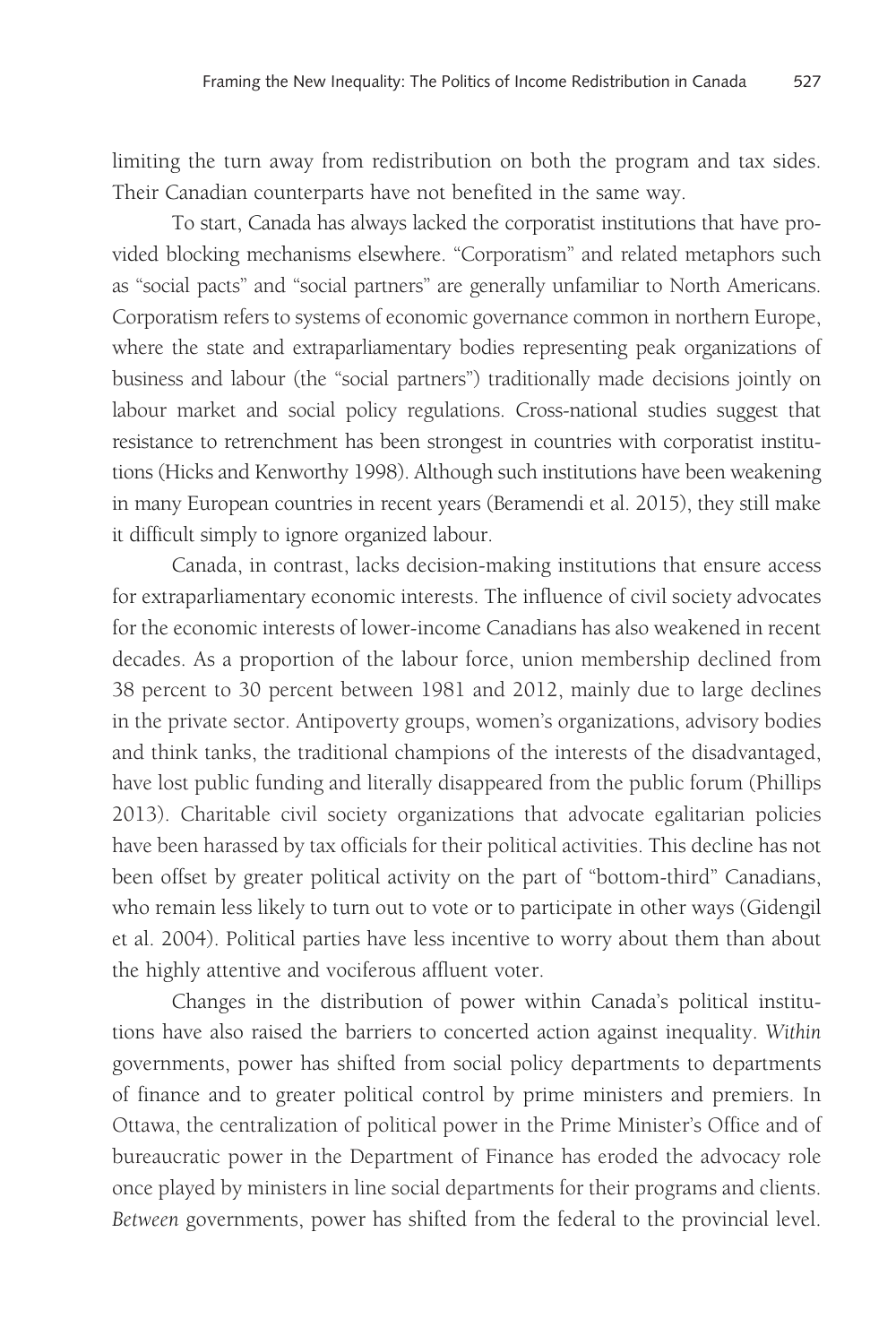Quebec has made use of its additional policy space to chart a different policy trajectory, one that continues to offset growth in inequality (Noël 2013). Elsewhere, however, redistribution has weakened more at the provincial level than at the federal level in recent decades (Fortin et al. 2012). In addition, the rising economic importance of resource-rich western provinces has generated new interprovincial cleavages. Where once the division between Quebec and the Rest of Canada was the defining cleavage in the federation, the division between the West and the rest has become more intense, and the exclusion of resource revenues from federal equalization payments has widened the gap in the capacity of provinces to respond to new social stresses (Boadway 2013; Bricker and Ibbitson 2013).

Taken together, these two trends are decisive. Institutional barriers to change mean that considerable political momentum will be needed, but the organizations that propelled redistributive strategies in the past are weaker today than at any point since the Second World War. From where can political momentum come? Only electoral politics can generate the traction needed.

# **The battle of political parties**

Canada has always relied heavily on political parties to develop cross-country coalitions. Parties are almost unique in attempting to build national constituencies, seeking to bridge the regional and linguistic divides that define the country. Remarkably few civil society institutions have vibrant organizations that speak authoritatively for their sector across the country as a whole (Cameron and Simeon 2009). As a result, building a pan-Canadian consensus on social policy through the channels of civil society is a difficult task, leaving political parties less constrained.<sup>10</sup>

The only other political contender for the role of coalition builder has been executive federalism: the process of intergovernmental negotiations among federal, provincial and territorial governments. Historically, such negotiations have been critical to the development of public policy, especially social policy, in Canada (Simeon 2006). On their own, however, intergovernmental negotiations seldom change policy directions. Such discussions come into effect only when political momentum has developed behind policy proposals that transcend jurisdictional boundaries. Absent such political drive, executive federalism does not kick into gear, as witnessed by its decline under the former Conservative government.

Given the weakness in Canada of constraints found in other countries, redistribution policy is especially sensitive to shifts in party politics, and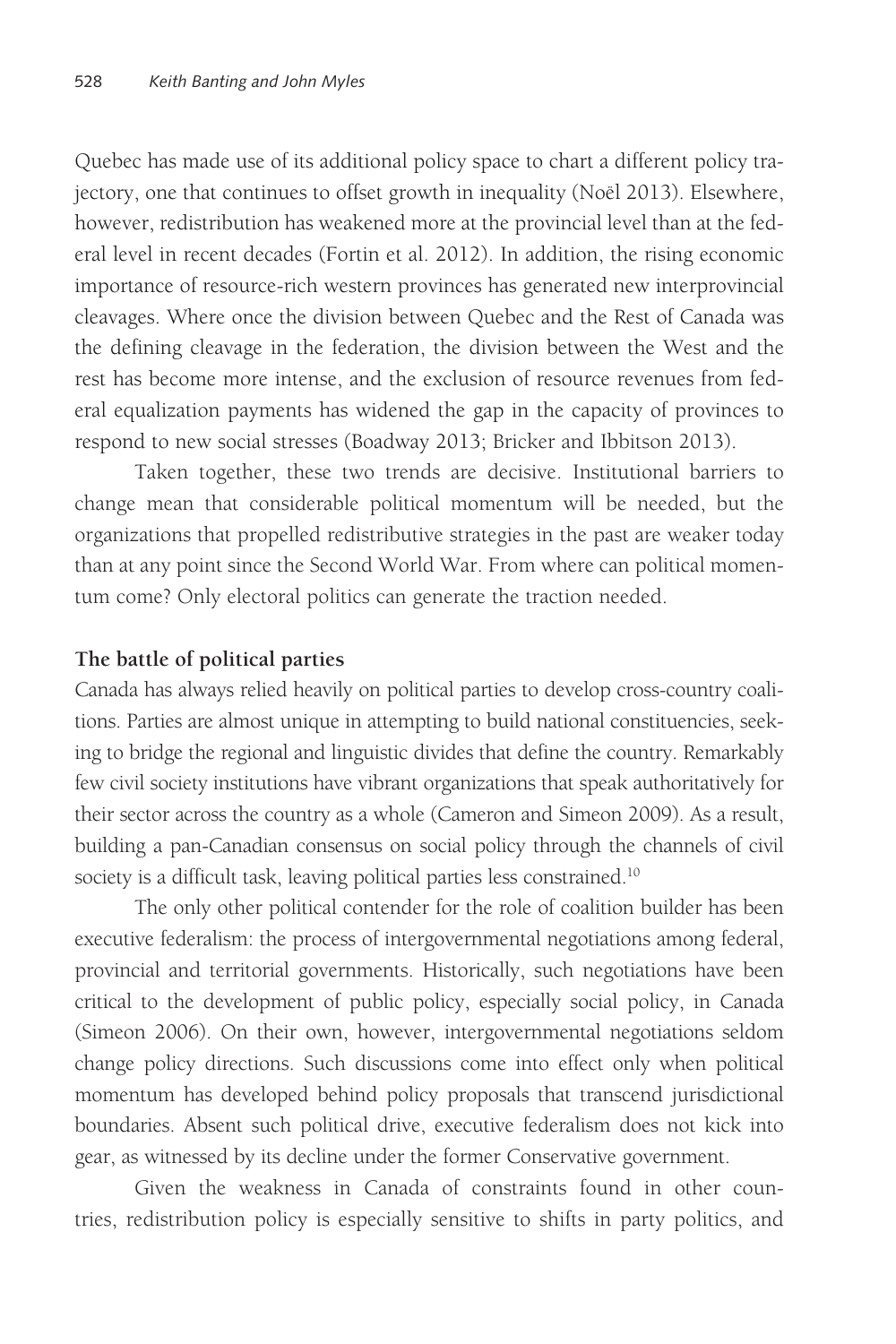realigning elections have powerful implications. Canadian electoral politics has never been class based. Indeed, in a study of the "Anglo-American" democracies published a half-century ago, American scholar Robert Alford described Canada as a case of "pure non-class voting" (1963, x-xi). Although subsequent studies have marginally qualified the observation, the central conclusion remains robust: the Canadian electorate is much less likely than those in many other democracies to vote along class lines, whether measured by income, education or occupation. To a level unusual among Western democracies, Canada's electoral cleavages are rooted in religion, language, ethnicity and region.<sup>11</sup>

Nevertheless, political parties and electoral politics matter for redistribution. Richard Johnston (2013) has demonstrated the ways in which the dramatic fragmentation of the old party system in the 1993 election facilitated deep cuts to federal transfer programs in that decade. The following decade saw a dramatic polarization of the party system: the historic centre-dominated party system of the postwar era, with its ideologically flexible brokerage parties, was replaced by one more polarized on a left-right basis. This ideological realignment among the parties has triggered an ideological "sorting" at the level of voters. Soroka and Kevins (2014) demonstrate this electoral sorting in the case of attitudes to redistribution. Strikingly, in the 1988 election, voters for the three main parties differed little in their attitudes toward income redistribution; Progressive Conservative voters were, if anything, a little to the left of Liberal voters. By the 2011 election, in contrast, Conservative voters were clearly to the right of the other parties on redistributive issues, New Democratic Party (NDP) voters were on the left and Liberal voters were in the middle. Johnston (2015) describes similar polarization, this time in terms of voters' self-declared ideological leanings; by the mid-2000s, parties' supporters were highly differentiated ideologically, with NDP supporters on the left, Conservatives on the right and Liberals holding up the middle (see figure 4). Canada still had not moved to class politics, but it did shift to a more ideologically polarized party politics. It remains to be seen whether polarization among voters was as strong during the 2015 election. Given the various party platforms, which are discussed more fully below, it is possible there was blurring of the lines among voters on the centre-left of the spectrum.

Such shifts matter, as electoral politics remains the fulcrum of redistributive politics. Parties need to develop policy platforms that sustain and ideally expand their electoral coalitions, and building an electoral coalition to support a serious campaign against inequality in its contemporary form would be a challenge.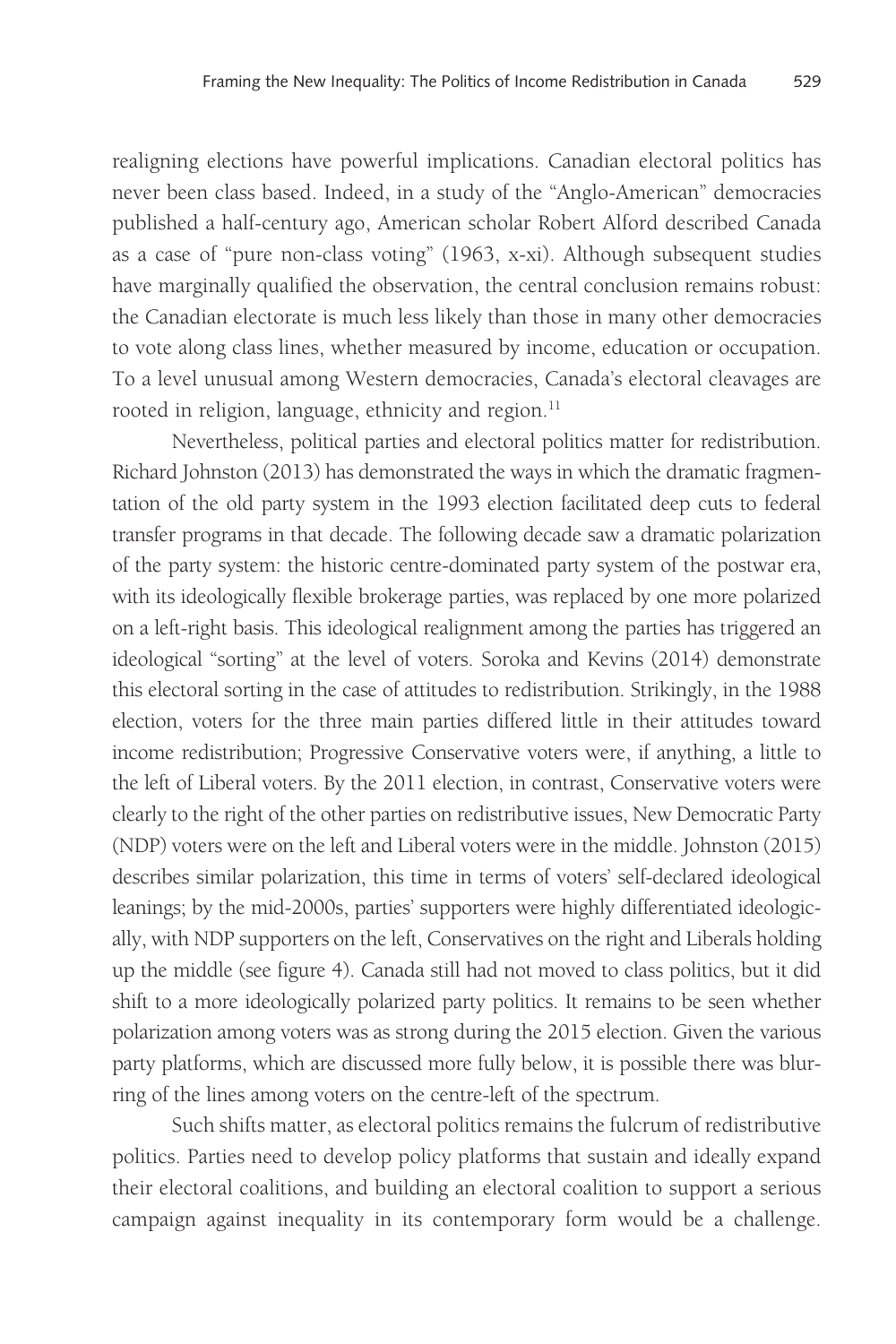

# Figure 4 **Left-right self-definition of voters by party, Canada, 2004, 2008 and 2011**

Source: Johnston (2015).

Note: Data represent respondents' self-positioning on an 11-point left-right scale.

Studies of other countries (Iversen and Soskice 2006) suggest that the politics of redistribution increasingly depends on whether middle-class voters align with the top or with the bottom of the income distribution. When middle-class voters identify with upper-income groups, they are more likely to join the clamour for tax cuts. Is there a prospect that, as upper-income groups pull further away from the middle, segments of the middle or lower-middle class might support greater redistribution? In recent years, a number of social policy reforms in Europe have been driven by such coalitions. Left parties, faced with declines in their traditional working-class constituencies, have forged new coalitions by courting segments of the middle class, including working women, precarious workers and salaried professionals (Thelen 2014; Häusermann 2010).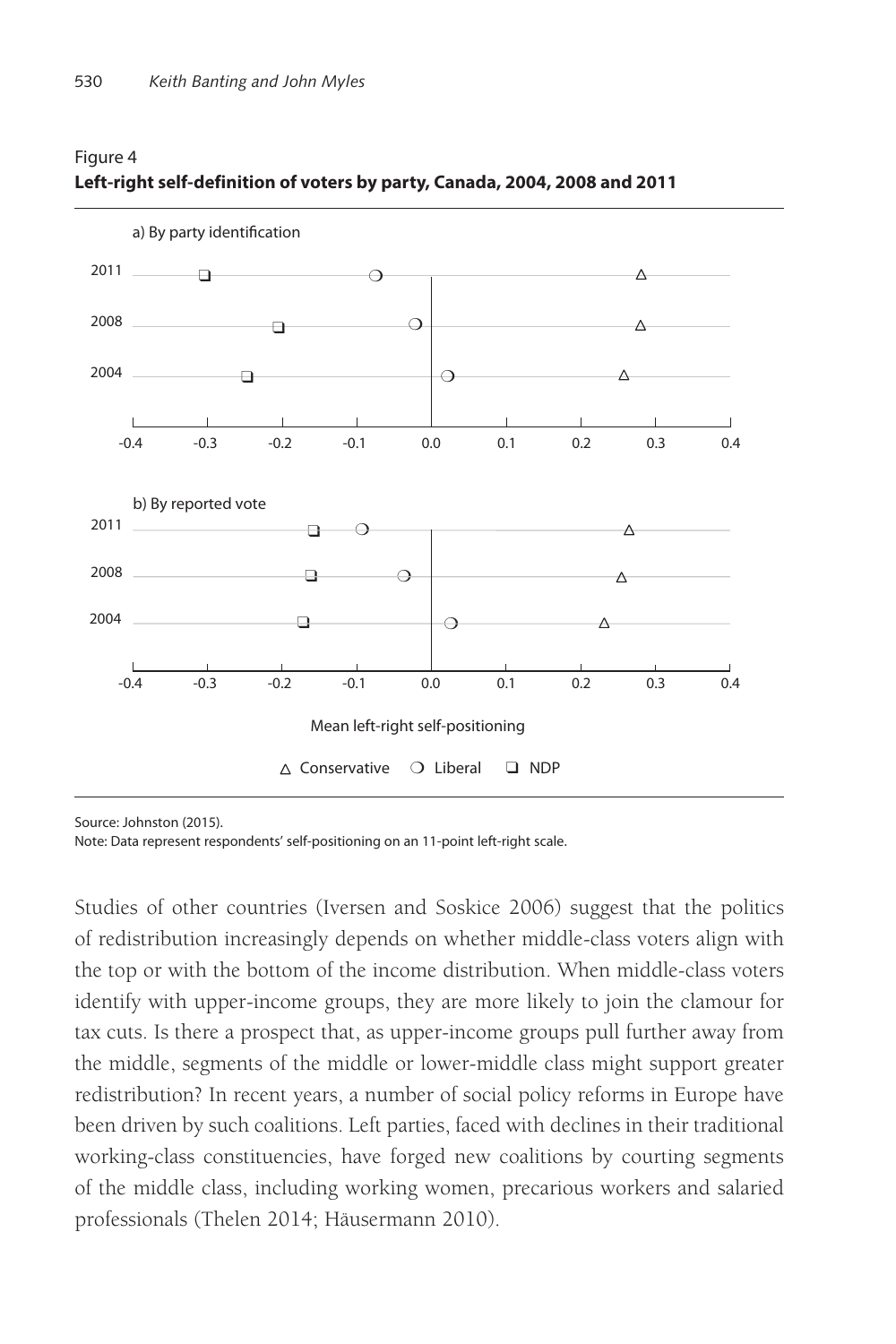Family policy has shown a capacity to appeal to such cross-class coalitions (Morgan 2006, 2012). In addition to international examples, the Quebec experience provides a concrete counterpoint to the more general Canadian experience. There, a series of family- and child-centred reforms between 1996 and 2006, including daycare, parental leave and enhanced child benefits, put the brakes on the inequality surge and lowered poverty rates while raising taxes on higherincome households and households without children (Noël 2013). The focus on families and children appealed not only to progressives, but also to more traditional, family-oriented Quebec values and to families at both the middle and the bottom of the income distribution.

Similar opportunities emerged in Canada more generally. Stagnant average incomes, declining relative earnings for the young and weakening occupational benefits such as pensions are fuel for a debate about the social needs of the middle and lower-middle classes. A sense of economic security traditionally has been seen as a core element of middle-class life, but public opinion surveys increasingly reveal a sense of economic insecurity among middle-class respondents. Strikingly, the proportion of Canadians self-identifying as middle class declined from about 68 percent in 2002 to 47 percent in 2014 (Graves 2014). Middleincome respondents express anxiety about their economic prospects, their family finances, their debt levels, their retirement income and the prospects for their children. They also harbour a vague sense that the growing concentration of income and wealth is unfair (Graves 2014; Herle 2014). These anxieties could generate greater scope for cross-class support for policies aimed at protecting both middle- and low-income Canadians.12

Nothing is guaranteed here. The emotional appeal of lower taxes and less spending might well trump less viscerally engaging arguments for progressive taxation or fixing the public plumbing. The institutionalization of anti-tax doctrine is well advanced in Canada and taps into other currents in public opinion: a general sense of risk aversion and a decline in trust in government that has been ongoing for decades (Nevitte 2002). As a result, anti-tax sentiment is difficult to change. Higher consumption taxes are unpopular over most of the income distribution. Higher marginal tax rates for the top third will meet resistance from legions of economic pundits and from the very attentive voters in those income brackets. Taxing wealth by restoring inheritance taxes would be resisted by Piketty's *petits rentiers* (families of modest wealth) as well by the top 10 percent, and would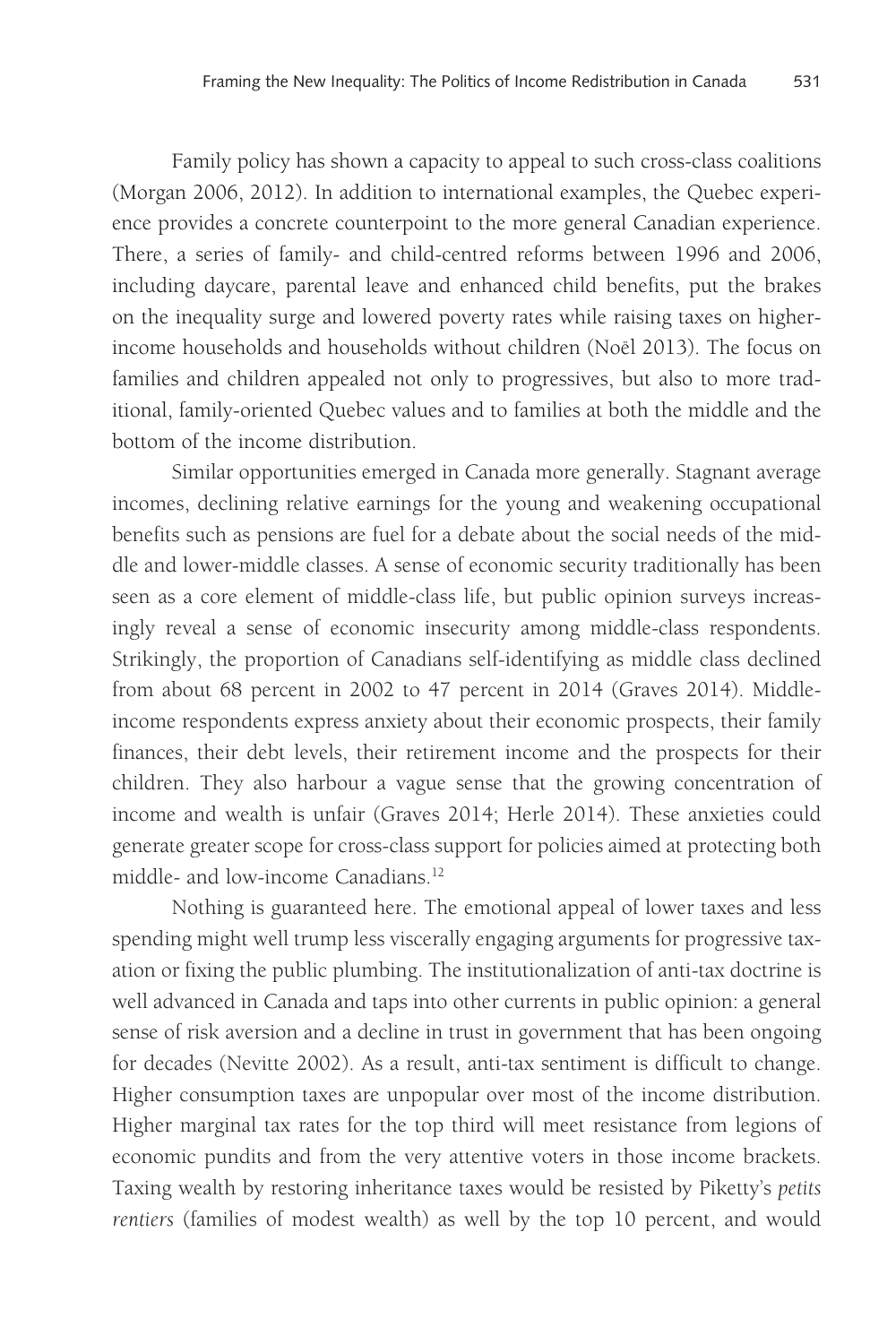require unprecedented federal-provincial cooperation, since that power was left to the provinces in 1971 and they quickly abandoned the tax (Banting 1991).

Tax phobia has infected all Canadian political parties to varying degrees. As Alex Himelfarb, former clerk of the Privy Council, puts it, in recent decades *tax* has become a four-letter word among policy elites and political parties of all stripes (Himelfarb and Himelfarb 2013). The barriers here are not absolute. Tax increases for high-income earners do seem politically sustainable. Under intense budgetary pressures, seven provinces gingerly moved toward higher taxes at the top end between 2010 and 2015 (Milligan and Smart, in this volume; Robson and Laurin 2015). For example, the Ontario government introduced modest tax increases on high-income earners in 2012 and 2014. The 2012 increase affected the top 0.2 percent of taxfilers, while the 2014 increase affected the top 2 percent of income earners — those with taxable income over \$150,000 (Ontario 2014, chap. 5).<sup>13</sup> In the face of steep declines in resource revenues, the governments of Newfoundland and Labrador and Alberta also introduced new tax brackets for higher-income earners in their 2015 budgets (Alberta 2015; Newfoundland and Labrador 2015). In Alberta's case this meant phasing out its symbolic flat tax. Despite such initiatives, however, tax cuts remain a potentially effective electoral strategy since they produce only winners: everyone has more money in their pocket. Tax cuts are never introduced alongside a list of the program cuts that surely must follow from declining revenue, so the "losers" are hidden from view at election time (Mackenzie 2013).

The 2015 federal election campaign highlighted the jostling of inequality frames in Canadian politics. Strikingly, none of the parties adopted a "war on poverty" frame. That does not mean that poverty entirely disappeared from the agenda; all reform proposals were quickly evaluated by the experts from the perspective of who wins over the entire income distribution, including those at the bottom. Nevertheless, the redistributive agenda shifted sharply to focus on a vaguely defined "middle class," not the "poor." The political struggle was to define and embrace "middle-class families," and the platforms of the major parties had very different redistributive implications.

The Conservative government's position was rolled out over two years. In 2014, it announced a complex restructuring of family-related tax measures, the centrepiece of which was the introduction of income splitting for two-parent families (which would benefit less than 15 percent of families, most with six-figure incomes). The package also included increases in the Universal Child Care Benefit and the Child Care Expense Deduction, and the elimination of the Child Tax Credit. Analysts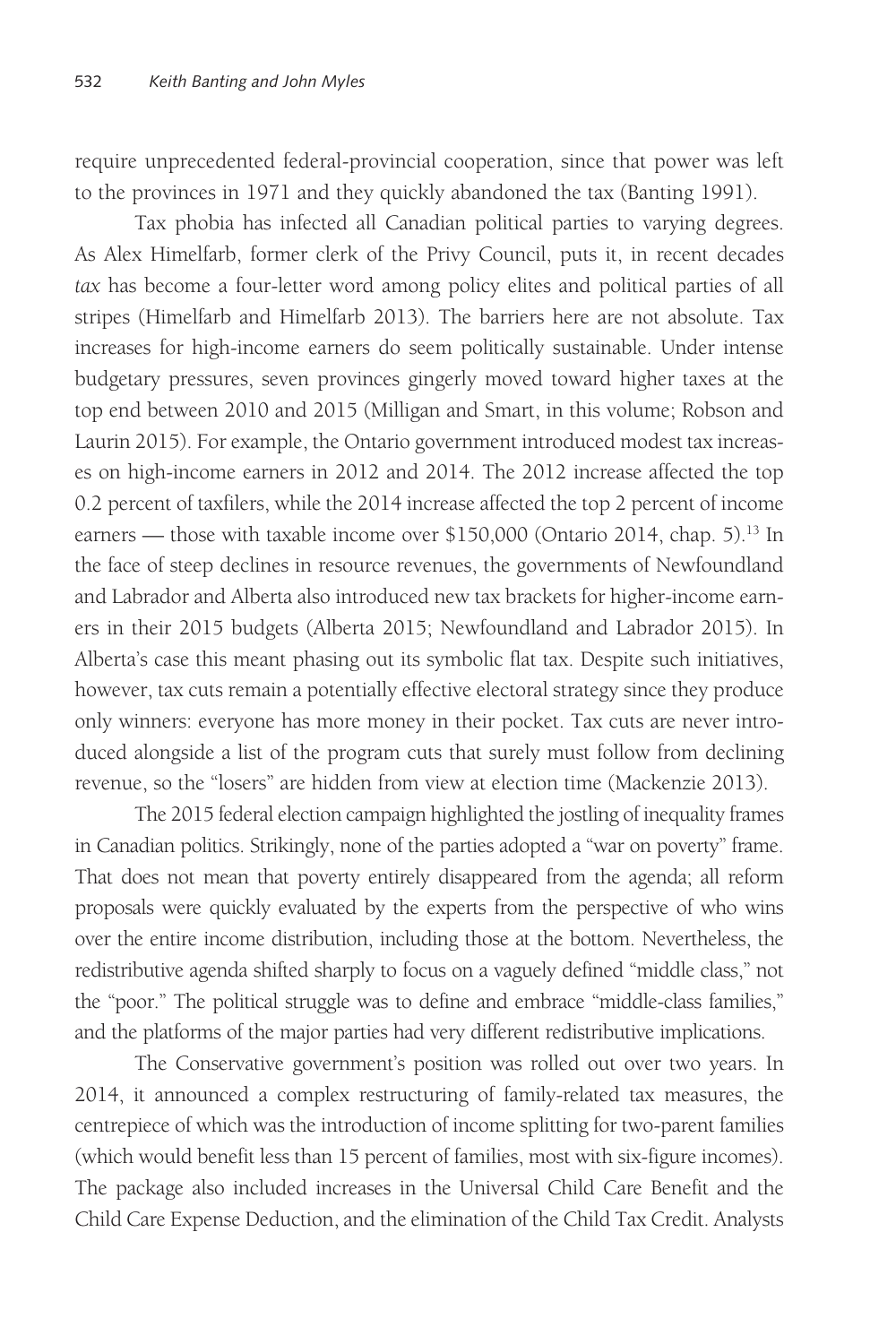agreed that the package as a whole delivered most benefits to better-off families, who are more likely to vote, less to middle-income families and least to low-income families.14 In its 2015 budget, the government added a major increase in the maximum annual contribution to Tax-Free Savings Accounts, a proposal that virtually all analysts agree also skewed benefits to higher-income, higher-wealth and older families (Finance Canada 2015). In effect, the Conservatives bet on the proposition that middle-class voters would see their interests allied with those of higher-income groups.

The central social policy plank in the NDP platform was a major expansion of child care spaces modelled on the Quebec system, to be delivered through a federal-provincial program and phased in over a decade. During the campaign, the party leader was politically cautious on taxation, opposing increases in the marginal tax rates for high-income earners but advocating increases in corporate taxes. However, the most politically revealing package was that offered by the Liberal Party, which represented an amalgam of inequality frames. First, the party proposed to increase income taxes by 4 percentage points for income earners over \$200,000 to finance a "middle-class tax cut" of 1.5 percentage points, changes that were deemed revenue neutral. Second, the Liberals proposed a significant expansion of child benefits. However, their proposed Canada Child Benefit was to be income related, and would deliver the largest benefits to the lowest-income families. Despite this, the words *poor* and *poverty* did not appear in the nine-page document presenting the policy. Entitled *Fairness for the Middle Class*, the document explained that the child benefits would "put more money back in the pockets of the middle class and those working hard to join it" (Liberal Party of Canada 2015, 3).

Finally, it is worth noting that a major focus of the 2015 campaign was taxes, transfers and the New Democratic Party's proposed expansion of public daycare. On the critical question of how to get middle-class earnings rising again, the parties were mostly silent, a result of provincial primacy in the field of labour market policy. Once implemented, the "middle-class tax cut" promised by the new prime minister would, in effect, generate a one-time wage increase for the "middle" but would do nothing to get their earnings rising again. With control over the critical tools of labour market, health, education and welfare policy in the hands of the provinces, the Prime Minister faces major constraints in building a comprehensive strategy to address the new inequality.

There is no evidence that the contrasting policy positions played a significant role in the victory of the Liberal Party. But the contrasting platforms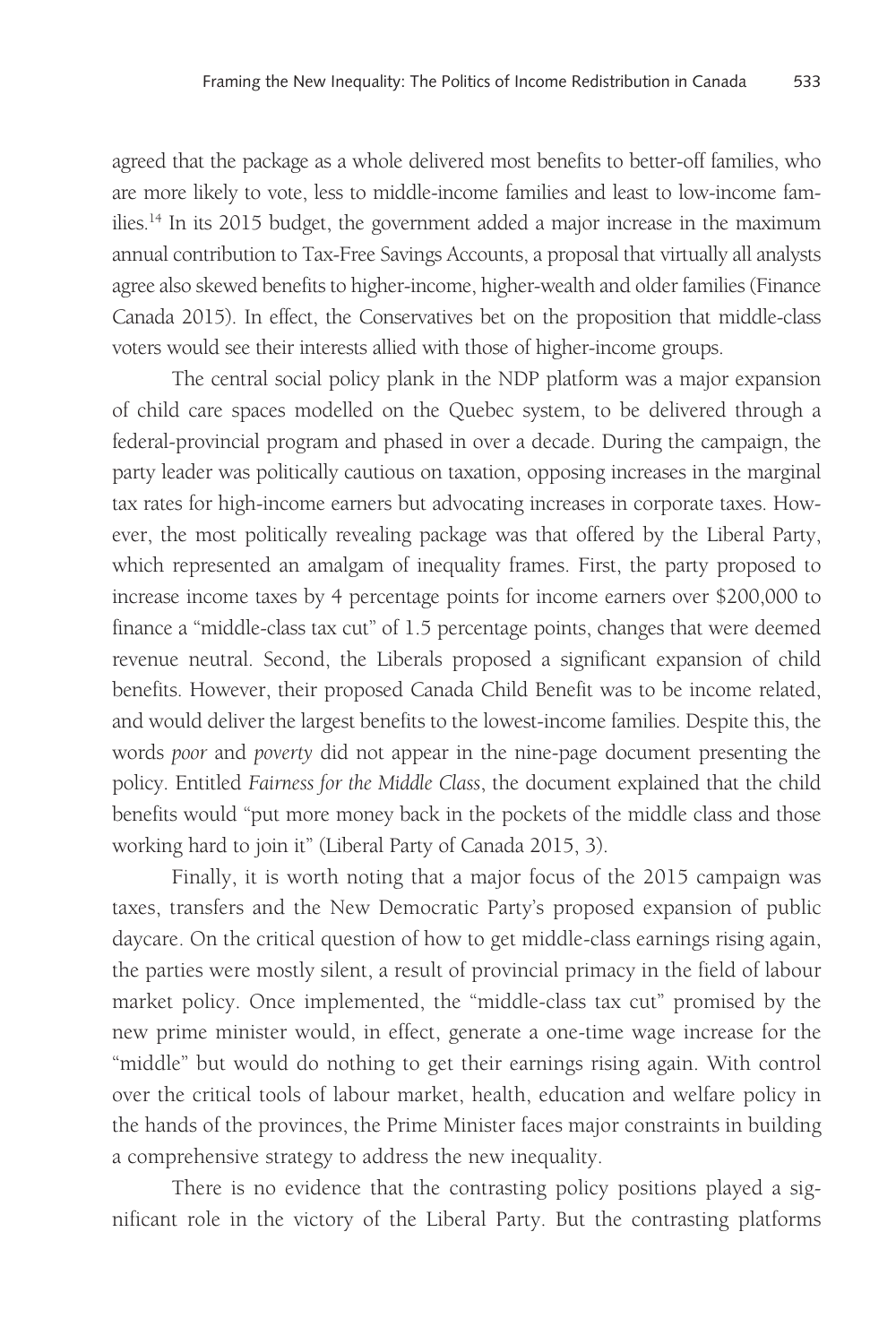did illustrate the clash of frames. The antipoverty frame faded from political discourse, and even a program that helps the poor most was presented as a policy for the middle class, an intriguing variant on the politics of stealth. Moreover, the common focus on the "middle class" obscured the different redistributive implications of the policies on offer, suggesting that electoral politics has not yet ushered in a new dominant framing of social policy discourse.

# **Conclusion**

WE END AS WE BEGAN: REDISTRIBUTIVE POLITICS IN CANADA HAS BEEN STUCK FOR several decades. Debates about the new inequality have been unfocused, reflecting disagreement about what is happening and whether it matters. Although modest, a reframing is now beginning to take shape as a result of electoral politics and party competition.

Canada is struggling to define or frame contemporary social stresses. The antipoverty frame built into Canada's public discourse and institutions has been fading. Yet new frames that highlight the new inequality — the 99/1 and middleclass frames — are still competing to hold public attention and alter conventional wisdom among policy elites. The result is a period of flux in Canadian debates.

At a deeper level, contemporary efforts to frame social issues represent a political struggle to set the direction of Canadian social policy in the years to come. In this struggle, a new inequality frame confronts serious constraints in the form of conventional wisdom among policy elites, the unequal representation of economic interests and the ever-present division of powers between Ottawa and the provinces. The top one-third of income earners have learned how to take advantage of the new economy and the new politics, while the bottom two-thirds are still struggling. What are the chances that governments will act to close the growing gap? Electoral politics can generate the political momentum to overturn established policy norms and powerful economic interests, but building an electoral coalition to sustain a campaign against inequality remains a daunting challenge.

The centrist brokerage politics responsible for social policy initiatives in the past was swept away — temporarily, at least — by the polarization of the party system and the electorate in the early 2000s, making the stakes in elections much higher. The 2015 election has shifted the political terrain once again. Whether the Liberal Party's redistributive agenda succeeds in moving the dial on the new inequality remains to be seen.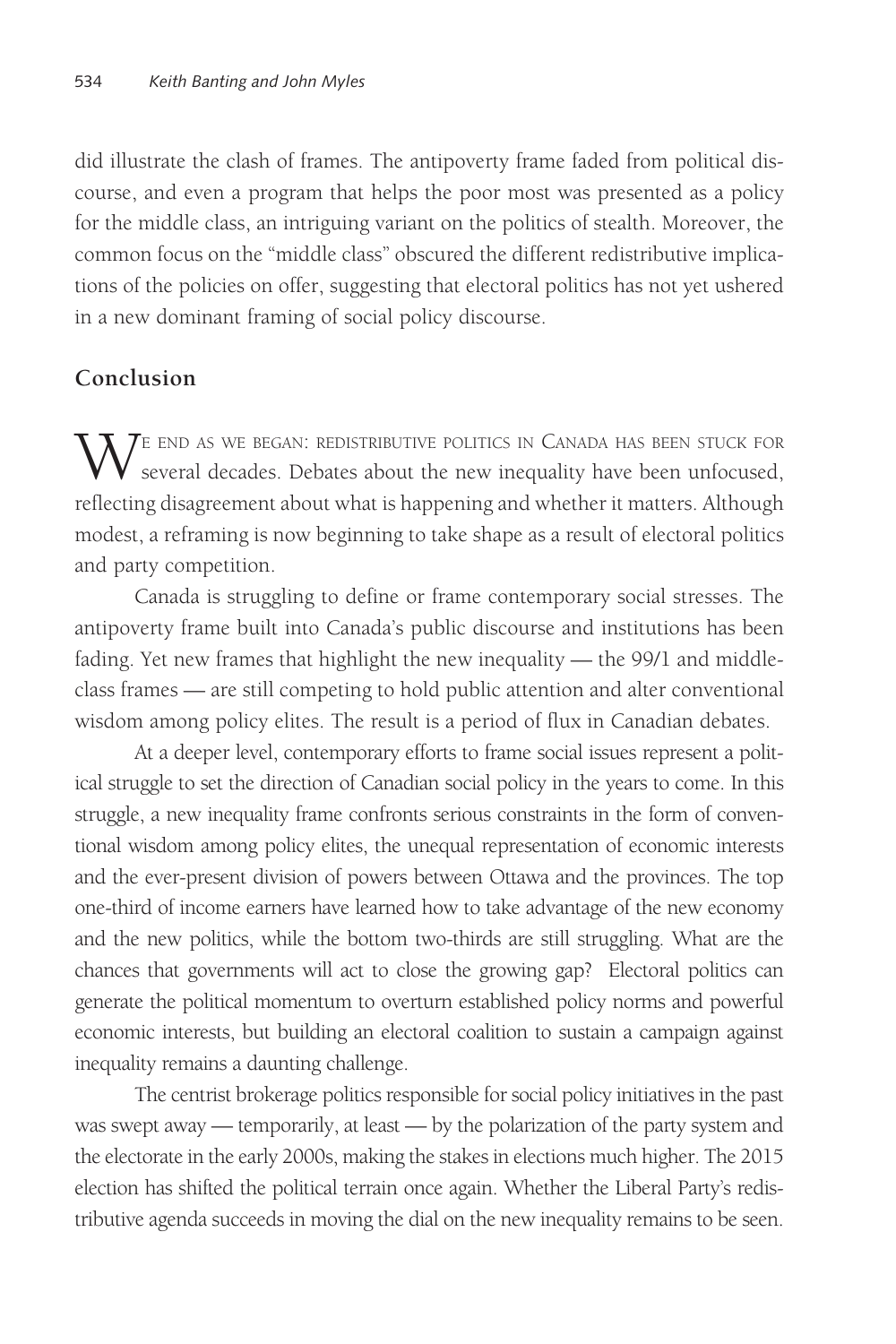# Notes

We wish to thank David Green, France St-Hilaire, Paul Pierson, Craig Riddell, Scott Matthews and Francesca Worrall for important comments on earlier versions of this paper. We thank especially Richard Johnston and Michael Veall for making their data available.

- 1. We use the term *redistribution* in its narrow sense to refer to second-round redistribution of income through taxes and transfers after first-round distribution in the market. But markets themselves are created by states, beginning with the institution of private property and extending through the regulation of labour, product and financial markets and the feedback, second-order effects of transfers and taxes on market behaviour. In this broader sense, all public policy is "redistributive."
- 2. Longitudinal Administrative Databank, 4107; results supplied by Brian Murphy, Statistics Canada.
- 3. A substantial literature in political psychology explores the effects of the framing of issues on public attitudes about them. For a useful review of the general literature, see Chong and Druckman (2007); for applications in the field of social policy, see Gilens (1996) and Mendelberg (2001). There is less research on the politics of framing among policy elites, which is the focus of this chapter (but see Surel 2000). However, our approach is informed by the institutionalist literature on the role of ideas in policy change (Béland 2005; Blyth 2002; Hall 1993).
- 4. This outcome was anticipated in much of the comparative literature contrasting welfare states targeted at the poor versus more encompassing welfare states aimed at a majority of the electorate (Korpi and Palme 1998).
- 5. Interestingly, Piketty's thesis was foreshadowed in a Finance Canada consultation paper (1996) that explained why it was necessary to shift the financing of the Canada Pension Plan away from payroll taxes ("returns to labour") toward greater capitalization ("returns to capital").
- 6. One sign of the sensitivity of the issues has been the controversy over the different conclusions drawn by reports prepared by Employment and Social Development Canada and Finance Canada (Beeby 2014a, 2014b).
- 7. In 1959, President Dwight Eisenhower reportedly invited Premier Nikita Khrushchev on a helicopter ride over the Washington suburbs to demonstrate what democratic capitalism could do for "workers." Khrushchev declined.
- 8. These decisions and nondecisions help explain why public social expenditures (including income transfers and public health care spending) now represent a smaller proportion of gross domestic product in Canada than in the United States (see the OECD's Social Expenditure database, http://stats.oecd. org/Index.aspx?datasetcode=SOCX\_AGG; accessed May 1, 2015).
- 9. In a recent essay, Scott Clark, former deputy minister of finance, concludes that little has changed in this respect (Clark 2013).
- 10. This pattern finds parallels in other countries. A recent interpretation argues that traditionally powerful economic interests, especially organized labour, have weakened in advanced capitalist economies generally, and that there has been an "electoral turn" in politics, with parties and elections emerging as the primary mechanism of collective mobilization in contemporary democracies (Beramendi et al. 2015).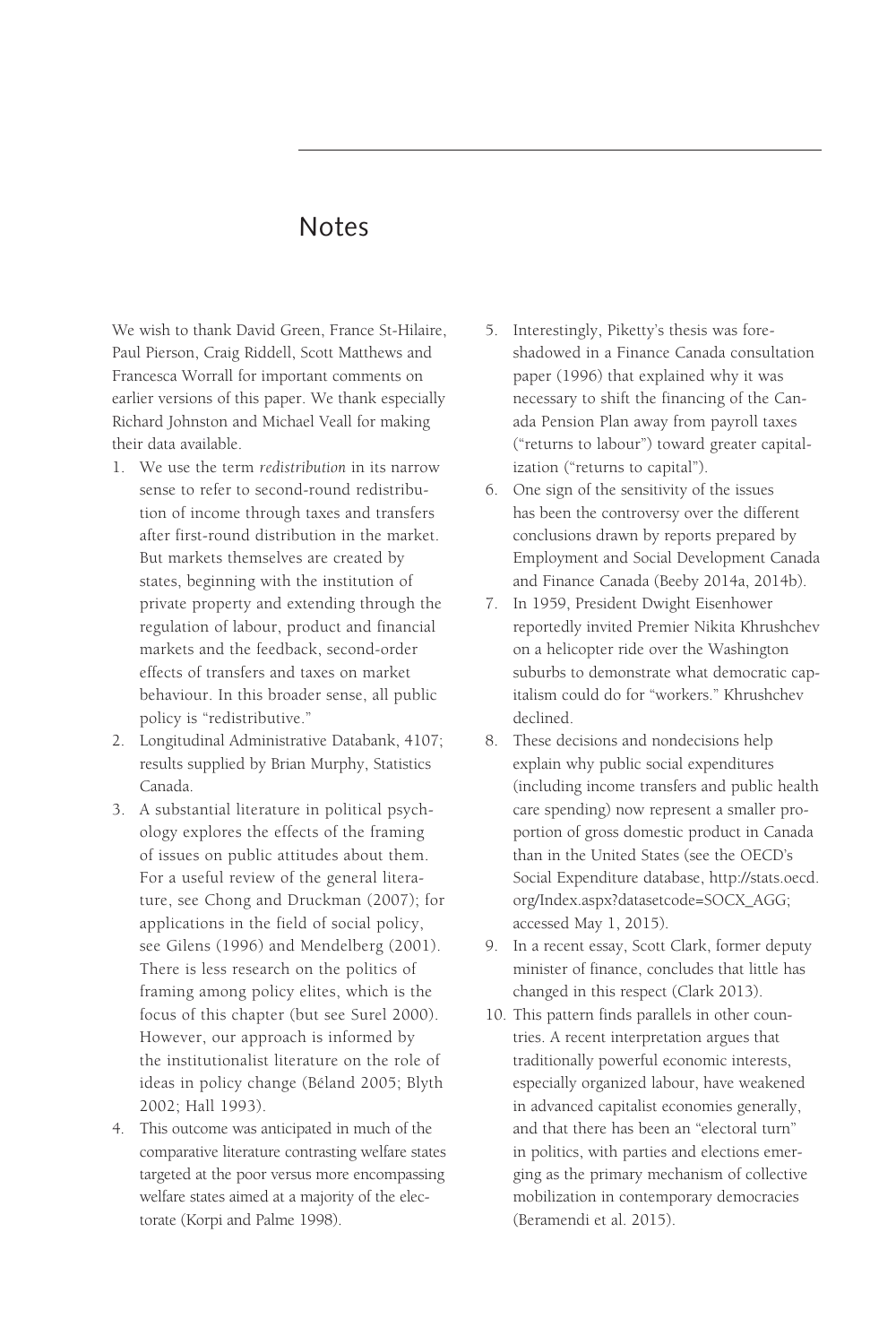- 11. For a useful survey of studies exploring these issues, see the various contributions to Kanji, Bilodeau and Scotto (2012).
- 12. Recent empirical research suggests that public support for the welfare state is greater when risk is widely spread among the population (Rehm, Hacker and Schlesinger 2012).
- 13. The tax increases netted \$635 million in fiscal year 2014-15, a modest contribution to reducing the deficit of an estimated \$12 billion (Ontario 2014, chap. 5).
- 14. These analysts include Scott Clark, former deputy minister of finance (Clark and deVries 2014). See also Battle and Torjman (2014) and Kesselman (2014). For an analysis of the Conservative Party's original proposal for income splitting, see Laurin and Kesselman (2011).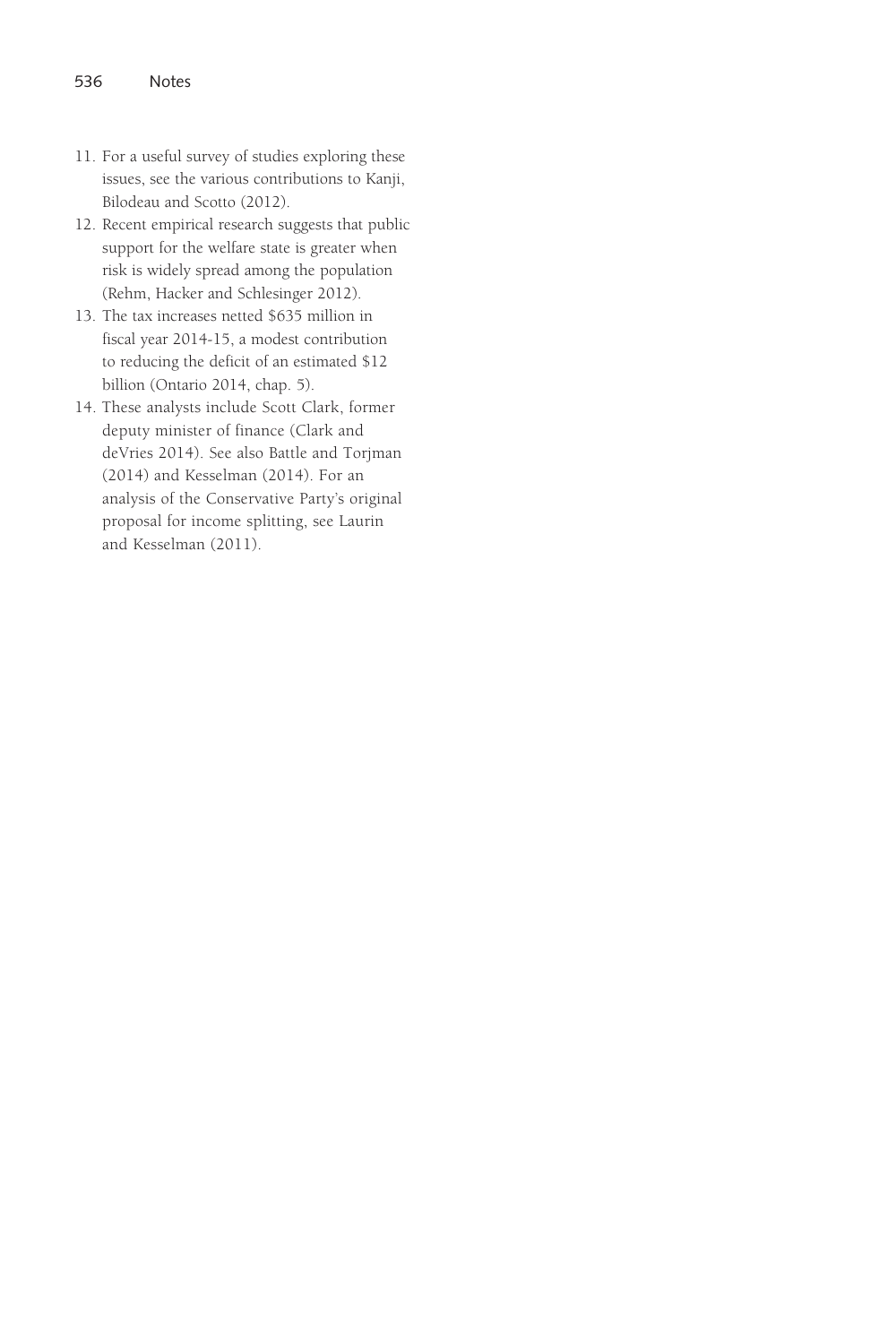# References

- Alberta. 2015. *Budget 2015: Fiscal Plan*. Edmonton: Ministry of Finance. Accessed May 8, 2015. http://finance.alberta.ca/publications/ budget/budget2015/fiscal-plan-complete.pdf
- Alford, R. 1963. *Party and Society: The Anglo-American Democracies.* Chicago: Rand McNally.
- Avdagic, S., M. Rhodes, and J. Visser. 2011. *Social Pacts in Europe: Emergence, Evolution and Institutionalization.* Oxford: Oxford University Press.
- Banting, K. 1991. "The Politics of Wealth Taxes." *Canadian Public Policy* 17 (3): 351-67.
- \_\_\_\_\_. 2006. "Disembedding Liberalism: The New Social Policy Paradigm in Canada." In *Dimensions of Inequality in Canada*, edited by D. Green and J. Kesselman. Vancouver: University of British Columbia Press.
- Banting, K., and J. Myles, eds. 2013. *Inequality and the Fading of Redistributive Politics.* Vancouver: University of British Columbia Press.
- Battle, K., and S. Torjman. 2014. "The Elephant Not in the Room." *Caledon Commentary*, October. Ottawa: Caledon Institute of Social Policy.
- Beach, C.M. 2014. "What Has Happened to Middle-Class Earnings? Distributional Shifts in Earnings in Canada, 1970-2005." CLSRN Working Paper 131. Vancouver: Canadian Labour Market and Skills Researcher Network.
- Beeby, D. 2014a. "Middle-Class Dreams a 'Myth' in Troubled Economy: Internal Government Report." *Globe and Mail*, February 23.
- \_\_\_\_\_. 2014b. "Finance Canada Now Sees Middle-Class Families in Rosy Hue." CBC News, September 1. Accessed April 29, 2015. http://www.cbc.ca/news/politics/financecanada-now-sees-middle-class-families-inrosy-hue-1.2752344.
- Béland, D. 2005. "Ideas and Social Policy: An Institutionalist Perspective." *Social Policy and Administration* 39 (1): 1-18.
- Beramendi, P., S. Häusermann, H. Kitschelt, and H. Kriesi, eds. 2015. *The Politics of Advanced Capitalism*. Cambridge, UK: Cambridge University Press.
- Bluestone, B., and B. Harrison. 1982. *The Deindustrialization of America.* New York: Basic Books.
- Blyth, M. 2002. *Great Transformations: Economic Ideas and Institutional Change in the Twentieth Century.* Cambridge, UK: Cambridge University Press.
- Boadway, R. 2013. "Taxes and Transfers in Canada: The Federal Dimension." In *Tax Is Not a Four-Letter Word: A Different Take on Taxes in Canada*, edited by A. Himelfarb and J. Himelfarb. Waterloo, ON: Wilfrid Laurier University Press.
- Boadway, R., and K. Cuff. 2013. "The Recent Evolution of Tax-Transfer Policies." In *Inequality and the Fading of Redistributive Politics*, edited by K. Banting and J. Myles. Vancouver: University of British Columbia Press.
- Bricker, D., and J. Ibbitson. 2013. *The Big Shift: The Seismic Change in Canadian Politics, Business and Culture, and What It Means for Our Future*. Toronto: HarperCollins.
- Cameron, D., and R. Simeon, eds. 2009. *Language Matters: How Canadian Voluntary Associations Manage French and English.* Vancouver: University of British Columbia Press.
- Chong, D., and J. Druckman. 2007. "Framing Theory." *Annual Review of Political Science*  10: 103-26.
- Clark, S. 2013. "We Need to Simplify and Refocus the Tax System." In *Tax Is Not a Four-Letter Word: A Different Take on Taxes in Canada*, edited by A. Himelfarb and J. Himelfarb. Waterloo, ON: Wilfrid Laurier University Press.
- Clark, S., and P. deVries. 2014. "These Are the Wrong Tax Cuts for an Economy in Peril."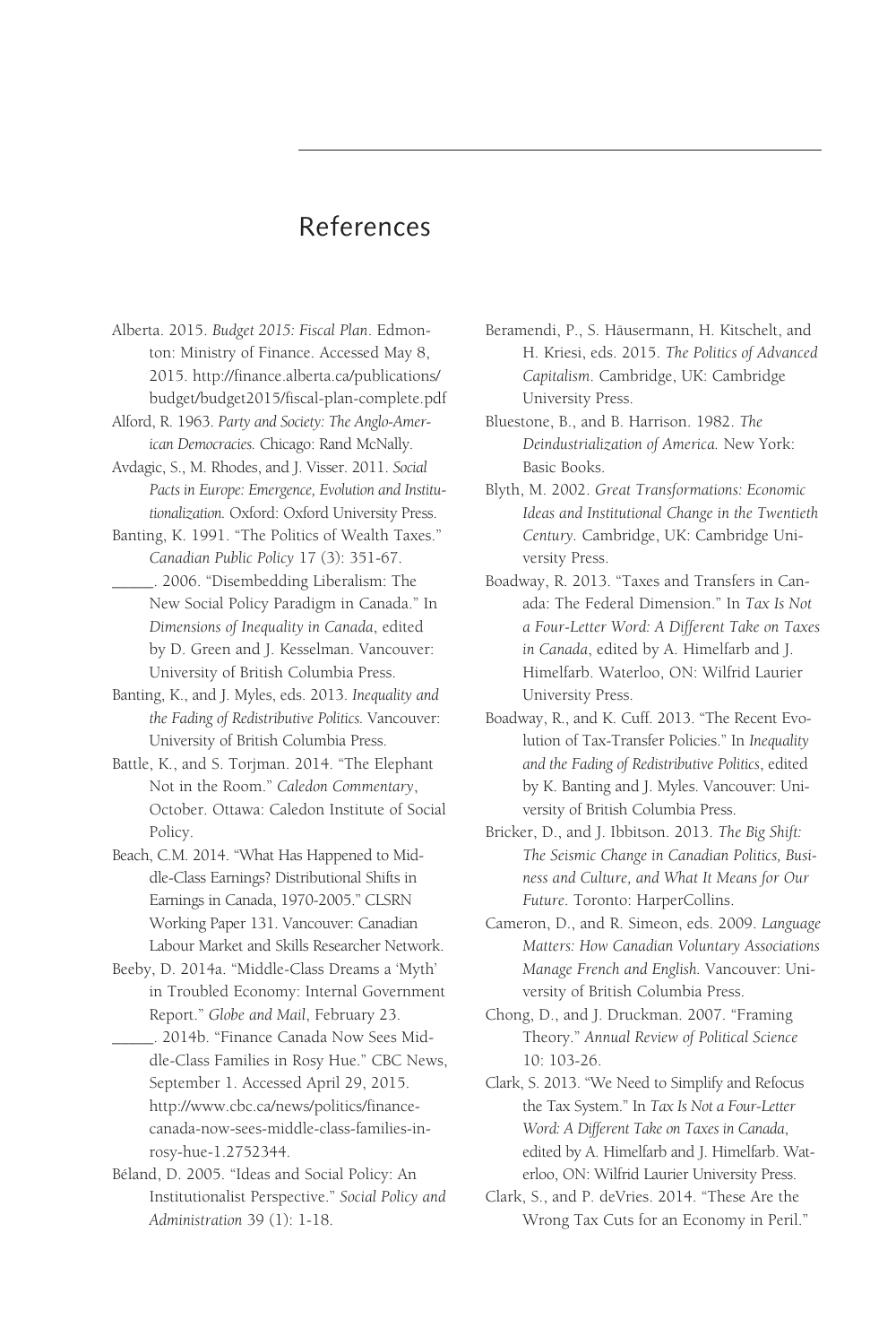iPolitics, November 4. Accessed April 29, 2015. http://www.ipolitics.ca/2014/11/04/ these-are-the-wrong-tax-cuts-for-aneconomy-in-peril/

Corak, M. 2014. "Two Stories about Inequality and the Middle Class." Paper presented at the Queen's University International Institute on Social Policy, August 19, Kingston, ON. Accessed April 29, 2015. http://www. queensu.ca/sps/events/conferencesand workshops/qiisp/2014/presentations/ MilesCorakQIISP14.pdf

Drummond, D. 2011. "Confessions of a Serial Productivity Researcher." *International Productivity Monitor* 22: 3-10.

- Feldstein, M. 1998. "Income Inequality and Poverty." NBER Working Paper 6770. Cambridge, MA: National Bureau of Economic Research.
- Finance Canada. 1996. *An Information Paper for Consultations on the Canada Pension Plan: Released by the Federal, Provincial and Territorial Governments of Canada.* Ottawa: Finance Canada.
- \_\_\_\_\_. 2015. *Strong Leadership: A Balanced-Budget, Low-Tax Plan for Jobs, Growth and Security.* Ottawa: Finance Canada. Accessed May 8, 2015. http://www.budget.gc.ca/2015/docs/ plan/budget2015-eng.pdf
- Fortin, N.M., D.A. Green, T. Lemieux, K. Milligan, and W.C. Riddell. 2012. "Canadian Inequality: Recent Developments and Policy Options." *Canadian Public Policy* 38 (2): 121-45.
- Fortin, N.M., and T. Lemieux. Forthcoming. "Changes in Wage Inequality in Canada: An Interprovincial Perspective." *Canadian Journal of Economics*.
- Gidengil, E., A. Blais, N. Nevitte, and R. Nadeau. 2004. *Citizens.* Vancouver: University of British Columbia Press.
- Gilens, M. 1996. "Race and Poverty in America: Public Misperceptions and the American News Media." *Public Opinion Quarterly* 60 (4): 515-41.
- Good, D. 2013. "The New Bureaucratic Politics of Redistribution." In *Inequality and the Fading of Redistributive Politics*, edited by K. Banting

and J. Myles. Vancouver: University of British Columbia Press.

- Graves, F. 2014. "From the End of History to the End of Progress: The Shifting Meaning of Middle Class." Paper presented at the Queen's University International Institute on Social Policy, August 19, Kingston, ON. Accessed April 29, 2015. http://www. queensu.ca/sps/events/conferencesand workshops/qiisp/2014/presentations/ FrankGravesQIISP14.pdf
- Green, D.A., and J. Townsend. 2013. "Drivers of Increasing Market Income Inequality: Structural Change and Policy." In *Inequality and the Fading of Redistributive Politics*, edited by K. Banting and J. Myles. Vancouver: University of British Columbia Press.
- Hacker, J., and P. Pierson. 2010. *Winner-Take-All Politics: How Washington Made the Rich Richer — and Turned Its Back on the Middle Class.* New York: Simon & Schuster.
- Hall, P. 1993. "Policy Paradigms, Social Learning, and the State: The Case of Economic Policymaking in Britain." *Comparative Politics* 25 (3): 275-96.
- Häusermann, S. 2010. *The Politics of Welfare State Reform in Continental Europe.* Cambridge, UK: Cambridge University Press.
- Herle, D. 2014. "What Does the Middle Class Want?" The Gandalf Group. Paper presented at the Queen's University International Institute on Social Policy, August 20, Kingston, ON. Accessed April 29, 2015. http://www.queensu.ca/sps/events/ conferencesandworkshops/qiisp/2014/ presentations/DavidHerleQIISP14.pdf
- Hicks, A., and L. Kenworthy. 1998. "Cooperation and Political Economic Performance in Affluent Democratic Capitalism." *American Journal of Sociology* 103 (6): 1631-72.
- Himelfarb, A., and J. Himelfarb, eds. 2013. *Tax Is Not a Four-Letter Word.* Waterloo, ON: Wilfrid Laurier University Press.
- Iversen, T., and D. Soskice. 2006. "Electoral Institutions and the Politics of Coalitions: Why Some Democracies Redistribute More than Others." *American Political Science Review* 100 (2): 165-81.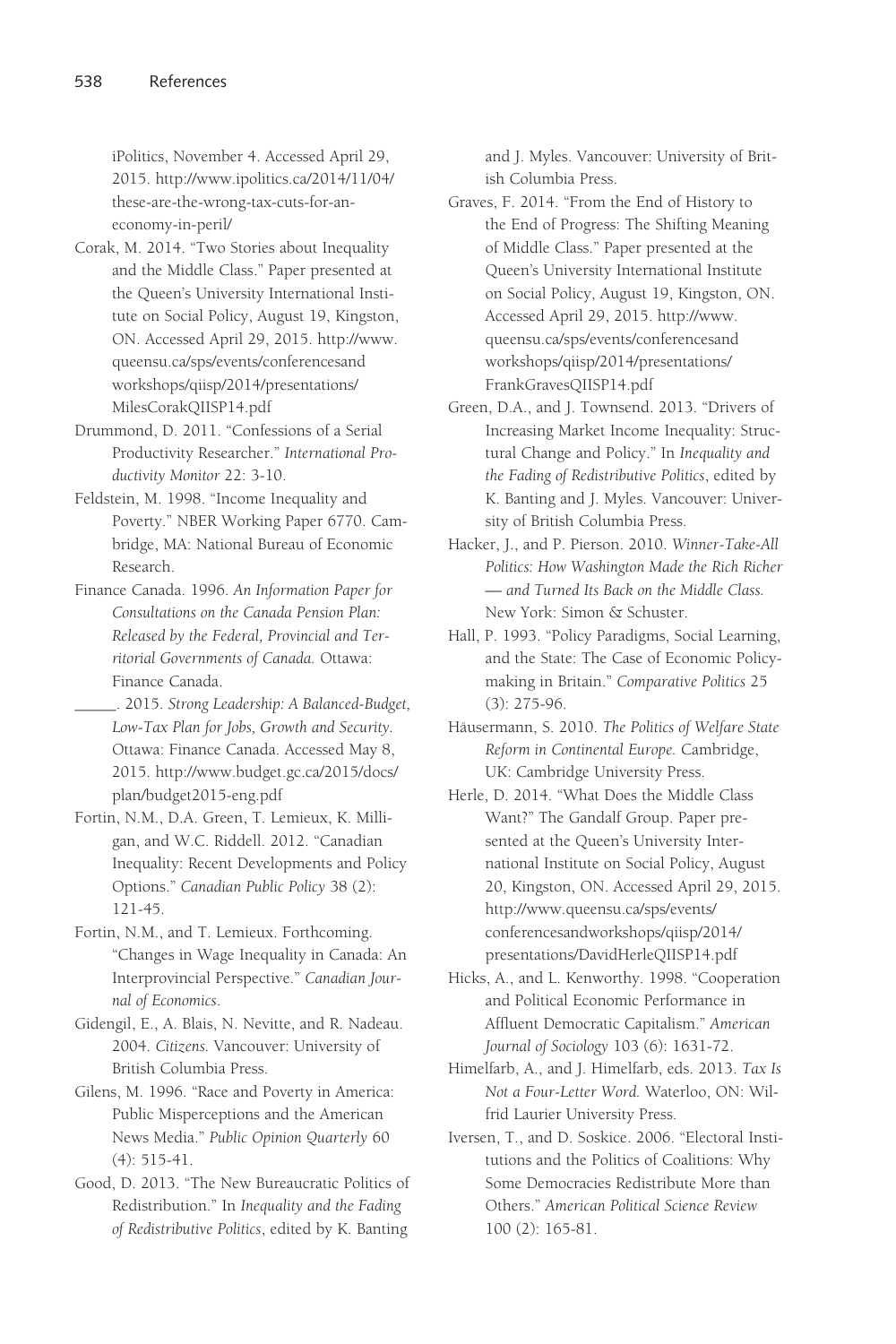- Jenson, J. 2013. "Historical Transformations of Canada's Social Architecture: Institutions, Instruments and Ideas." In *Inequality and the Fading of Redistributive Politics*, edited by K. Banting and J. Myles. Vancouver: University of British Columbia Press.
- Johnston, R. 2013. "The Party System, Elections, and Social Policy." In *Inequality and the Fading of Redistributive Politics*, edited by K. Banting and J. Myles. Vancouver: University of British Columbia Press.
- \_\_\_\_\_. 2015. "Canada Is Polarizing and It's because of the Parties." In *Political Polarization in American Politics*, edited by D.J. Hopkins and J. Sides. New York: Bloomsbury.
- Kanji, M., A. Bilodeau, and T. Scotto, eds. 2012. *The Canadian Election Studies: Assessing Four Decades of Influence.* Vancouver: University of British Columbia Press.
- Keister, L. 2014. "The One Percent." *Annual Review of Sociology* 40: 147-67.
- Kesselman, J. 2014. *Family Tax Cuts: How Inclusive a Family?* Ottawa: Caledon Institute of Social Policy.
- Korpi, W., and J. Palme. 1998. "The Paradox of Redistribution and Strategies of Inequality: Welfare State Institutions, Inequality, and Poverty in the Western Countries." *American Sociological Review* 63: 661-87.
- Kuznets, S. 1955. "Economic Growth and Income Inequality." *American Economic Review* 45 (1): 1-28.
- Laurin, A., and J.R. Kesselman. 2011. *Income Splitting for Two-Parent Families: Who Gains, Who Doesn't, and at What Cost?* Commentary 335. Toronto: C.D. Howe Institute.
- Leonhardt, D., and K. Quealy. 2014. "The American Middle Class Is No Longer the World's Richest." *New York Times*, April 22. Accessed April 29, 2015. http://www. nytimes.com/2014/04/23/upshot/theamerican-middle-class-is-no-longer-theworlds-richest.html?abt=0002&abg=1
- Liberal Party of Canada. 2015. *Justin Trudeau's Plan for Fairness for the Middle Class*. Accessed May 12, 2015. https://www. liberal.ca/files/2015/05/Fairness-for-the-Middle-Class.pdf

Mackenzie, H. 2013. "Taxes and Public Services." In *Tax Is Not a Four-Letter Word: A Different Take on Taxes in Canada*, edited by A. Himelfarb and J. Himelfarb. Waterloo, ON: Wilfrid Laurier University Press.

- March, J., and H. Simon. 1958. *Organizations*. New York: John Wiley.
- Mendelberg, T. 2001. *The Race Card: Campaign Strategy, Implicit Messages, and the Norm of Equality.* Princeton, NJ: Princeton University Press.
- Morgan, K. 2006. *Working Mothers and the Welfare State: Religion and the Politics of Work-Family Practices in Western Europe and the United States*. Redwood City, CA: Stanford University Press.
- \_\_\_\_\_. 2012. "Promoting Social Investment through Work-Family Policies: Which Nations Do It and Why?" In *Towards a Social Investment Welfare State: Ideas, Policies and Challenges*, edited by N. Morel, B. Palier, and J. Palme. Bristol, UK: Policy Press.
- Myles, J., and P. Pierson. 1997. "Friedman's Revenge: The Reform of 'Liberal' Welfare States in Canada and the United States." *Politics and Society* 25: 443-72.
- Nevitte, N., ed. 2002. *Value Change and Governance in Canada.* Toronto: University of Toronto Press.
- Newfoundland and Labrador. 2015. *Budget 2015*. St. John's: Ministry of Finance. Accessed May 8, 2015. http://www. budget.gov.nl.ca/budget2015/highlights/ highlights\_2015.pdf
- Nikolai, R. 2012. "Mapping the Development of Social Investment Policies." In *Towards a Social Investment State? Ideas, Policies and Challenges*, edited by N. Morel, B. Palier, and J. Palme. Bristol, UK: Policy Press.
- Noël, A. 2013. "Quebec's New Politics of Redistribution." In *Inequality and the Fading of Redistributive Politics*, edited by K. Banting and J. Myles. Vancouver: University of British Columbia Press.
- OECD (see Organisation for Economic Co-operation and Development)
- Ontario. 2014. *Ontario Budget 2014: Building Opportunity, Securing Our Future.* Accessed April 29, 2015. http://www.fin.gov.